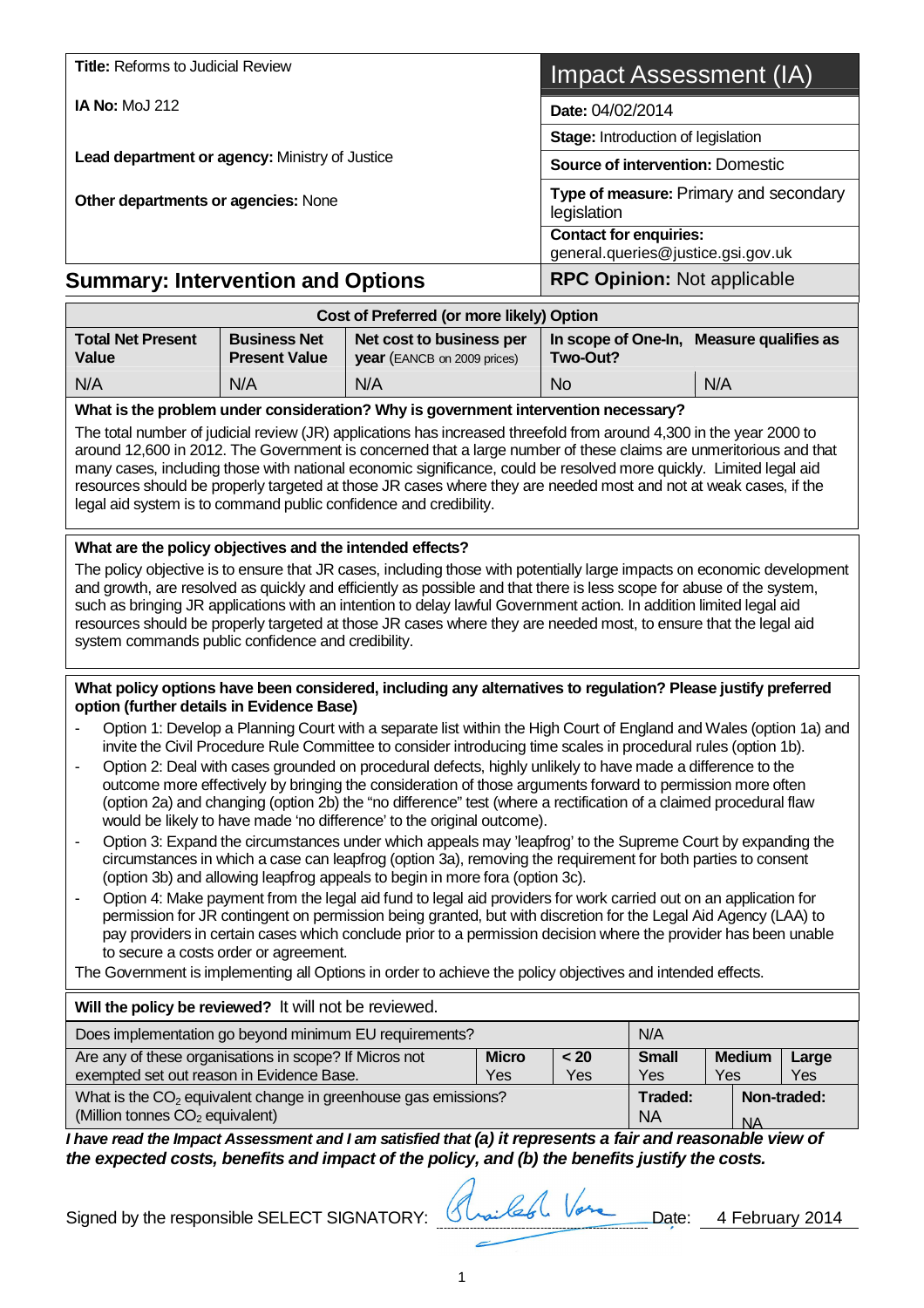**Description: Develop a Planning Court with a separate list under the supervision of a specialist judge in the High Court of England and Wales (option 1a) and invite the Civil Procedure Rule Committee to consider introducing time scales in procedural rules (option 1b).**

## **FULL ECONOMIC ASSESSMENT**

| <b>Price Base</b>                                                                                                                                                                                                                                                                                                                                                                                                                                                                                                                                                                                                                                                                                          |                                                                                                                                                                                                                                                                                                                                                                                                                                                                                            | <b>PV Base</b><br><b>Time Period</b> |                                             | Net Benefit (Present Value (PV)) (£m) |       |                                                              |                                         |  |  |
|------------------------------------------------------------------------------------------------------------------------------------------------------------------------------------------------------------------------------------------------------------------------------------------------------------------------------------------------------------------------------------------------------------------------------------------------------------------------------------------------------------------------------------------------------------------------------------------------------------------------------------------------------------------------------------------------------------|--------------------------------------------------------------------------------------------------------------------------------------------------------------------------------------------------------------------------------------------------------------------------------------------------------------------------------------------------------------------------------------------------------------------------------------------------------------------------------------------|--------------------------------------|---------------------------------------------|---------------------------------------|-------|--------------------------------------------------------------|-----------------------------------------|--|--|
| Year N/A                                                                                                                                                                                                                                                                                                                                                                                                                                                                                                                                                                                                                                                                                                   | Year N/A                                                                                                                                                                                                                                                                                                                                                                                                                                                                                   |                                      | Years N/A                                   | Low:                                  | High: |                                                              | <b>Best Estimate: NQ</b>                |  |  |
| COSTS (£m)                                                                                                                                                                                                                                                                                                                                                                                                                                                                                                                                                                                                                                                                                                 |                                                                                                                                                                                                                                                                                                                                                                                                                                                                                            |                                      | <b>Total Transition</b><br>(Constant Price) | Years                                 |       | <b>Average Annual</b><br>(excl. Transition) (Constant Price) | <b>Total Cost</b><br>(Present Value)    |  |  |
| Low                                                                                                                                                                                                                                                                                                                                                                                                                                                                                                                                                                                                                                                                                                        |                                                                                                                                                                                                                                                                                                                                                                                                                                                                                            |                                      |                                             |                                       |       |                                                              |                                         |  |  |
| High                                                                                                                                                                                                                                                                                                                                                                                                                                                                                                                                                                                                                                                                                                       |                                                                                                                                                                                                                                                                                                                                                                                                                                                                                            |                                      |                                             |                                       |       |                                                              |                                         |  |  |
| <b>Best Estimate</b>                                                                                                                                                                                                                                                                                                                                                                                                                                                                                                                                                                                                                                                                                       |                                                                                                                                                                                                                                                                                                                                                                                                                                                                                            |                                      | <b>NQ</b>                                   |                                       |       | NQ                                                           | <b>NQ</b>                               |  |  |
|                                                                                                                                                                                                                                                                                                                                                                                                                                                                                                                                                                                                                                                                                                            | Description and scale of key monetised costs by 'main affected groups'<br>It has not been possible to fully monetise the impacts of this reform. One off transition costs for HMCTS (e.g. adapting<br>IT systems) are negligible. There will be no increase in costs for defendants or interested parties as a result of cases<br>being heard more quickly in a separate planning list. There are no anticipated costs for claimants as a result of cases<br>being resolved more promptly. |                                      |                                             |                                       |       |                                                              |                                         |  |  |
|                                                                                                                                                                                                                                                                                                                                                                                                                                                                                                                                                                                                                                                                                                            | Other key non-monetised costs by 'main affected groups'<br>Some claimants and third parties may lose out from quicker case resolution if they had an interest in government<br>decisions being delayed. There may be some costs to legal services providers from reduced levels of business<br>(secondary impact) because cases are determined more quickly.                                                                                                                               |                                      |                                             |                                       |       |                                                              |                                         |  |  |
| <b>BENEFITS (£m)</b>                                                                                                                                                                                                                                                                                                                                                                                                                                                                                                                                                                                                                                                                                       |                                                                                                                                                                                                                                                                                                                                                                                                                                                                                            |                                      | <b>Total Transition</b><br>(Constant Price) | Years                                 |       | <b>Average Annual</b><br>(excl. Transition) (Constant Price) | <b>Total Benefit</b><br>(Present Value) |  |  |
| Low                                                                                                                                                                                                                                                                                                                                                                                                                                                                                                                                                                                                                                                                                                        |                                                                                                                                                                                                                                                                                                                                                                                                                                                                                            |                                      |                                             |                                       |       |                                                              |                                         |  |  |
| High                                                                                                                                                                                                                                                                                                                                                                                                                                                                                                                                                                                                                                                                                                       |                                                                                                                                                                                                                                                                                                                                                                                                                                                                                            |                                      |                                             |                                       |       |                                                              |                                         |  |  |
| <b>Best Estimate</b>                                                                                                                                                                                                                                                                                                                                                                                                                                                                                                                                                                                                                                                                                       |                                                                                                                                                                                                                                                                                                                                                                                                                                                                                            |                                      | <b>NQ</b>                                   |                                       |       | <b>NQ</b>                                                    | <b>NQ</b>                               |  |  |
|                                                                                                                                                                                                                                                                                                                                                                                                                                                                                                                                                                                                                                                                                                            | Description and scale of key monetised benefits by 'main affected groups'<br>It has not been possible to fully monetise the impacts of this reform although illustrative examples highlighted by<br>consultation responses suggest that the potential benefits for speeding up or reducing challenges to large construction<br>or infrastructure projects could be substantial.                                                                                                            |                                      |                                             |                                       |       |                                                              |                                         |  |  |
| Other key non-monetised benefits by 'main affected groups'<br>Defendants (public bodies) would benefit from quicker case resolution and may save legal costs. Some claimants and<br>third parties may also benefit from quicker resolution if this is in their interests. Claimants would benefit from reduced<br>legal costs. HMCTS would benefit from reduced costs if cases are resolved more quickly. Legal services providers<br>could devote freed-up resources to other profitable activities (secondary impact).<br>Key assumptions/sensitivities/risks<br>Discount rate (%)<br>It is assumed that there would be no change in case volumes or outcomes. Cases would be dealt with more quickly in |                                                                                                                                                                                                                                                                                                                                                                                                                                                                                            |                                      |                                             |                                       |       |                                                              |                                         |  |  |
| the planning court due to a realignment of judicial resource. It is assumed that less legal resource would be required to<br>settle cases in the planning court. It is assumed that there would be no impact on other cases brought before the<br>Administrative Court.<br><b>BUSINESS ASSESSMENT (Option 1)</b>                                                                                                                                                                                                                                                                                                                                                                                           |                                                                                                                                                                                                                                                                                                                                                                                                                                                                                            |                                      |                                             |                                       |       |                                                              |                                         |  |  |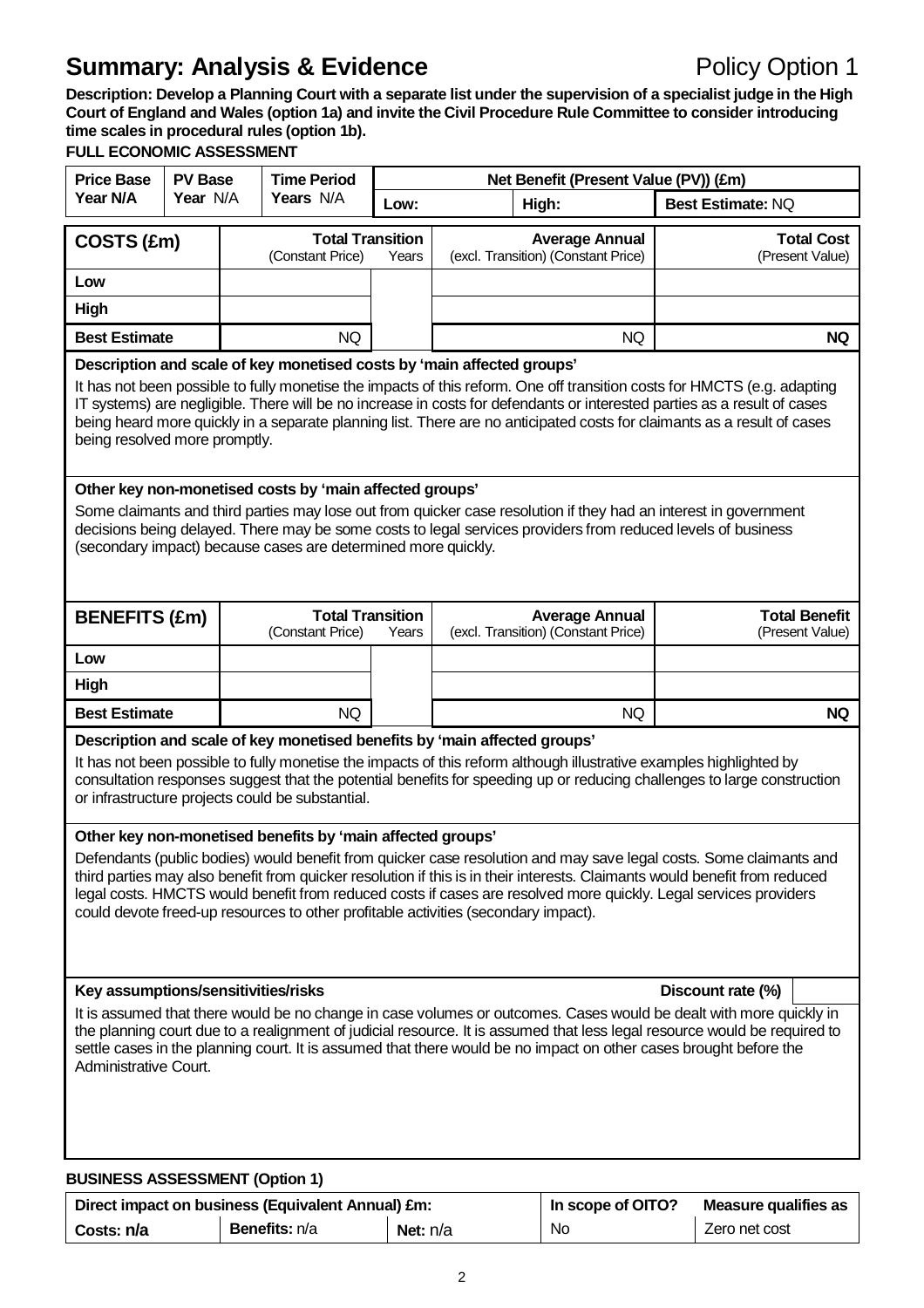**Description: Dealing with cases grounded on procedural defects more effectively by bringing forward (option 2a) and changing (option 2b) the "no difference" test. FULL ECONOMIC ASSESSMENT**

| <b>Price Base</b>                                                                                                                                                                                                                                                                                                                                                                                                                                                                                                                                                                                                                                                                                                                                                                                                         | FULL EUUNUMIU AJJEJJIMEN I<br><b>Time Period</b><br><b>PV Base</b><br>Net Benefit (Present Value (PV)) (£m)                                                                                                                                                                                                                                                                                                                                                                                                                                                                                                                                                                                                                                                                                                                                                                                                                                                                                                                                                                                                                                                                                                                                        |                                                                                                                                                                 |                                                                        |      |                                                                           |                       |                             |                   |
|---------------------------------------------------------------------------------------------------------------------------------------------------------------------------------------------------------------------------------------------------------------------------------------------------------------------------------------------------------------------------------------------------------------------------------------------------------------------------------------------------------------------------------------------------------------------------------------------------------------------------------------------------------------------------------------------------------------------------------------------------------------------------------------------------------------------------|----------------------------------------------------------------------------------------------------------------------------------------------------------------------------------------------------------------------------------------------------------------------------------------------------------------------------------------------------------------------------------------------------------------------------------------------------------------------------------------------------------------------------------------------------------------------------------------------------------------------------------------------------------------------------------------------------------------------------------------------------------------------------------------------------------------------------------------------------------------------------------------------------------------------------------------------------------------------------------------------------------------------------------------------------------------------------------------------------------------------------------------------------------------------------------------------------------------------------------------------------|-----------------------------------------------------------------------------------------------------------------------------------------------------------------|------------------------------------------------------------------------|------|---------------------------------------------------------------------------|-----------------------|-----------------------------|-------------------|
| Year N/A                                                                                                                                                                                                                                                                                                                                                                                                                                                                                                                                                                                                                                                                                                                                                                                                                  | Year N/A                                                                                                                                                                                                                                                                                                                                                                                                                                                                                                                                                                                                                                                                                                                                                                                                                                                                                                                                                                                                                                                                                                                                                                                                                                           |                                                                                                                                                                 | Years N/A                                                              | Low: |                                                                           | High:                 | <b>Best Estimate: NQ</b>    |                   |
|                                                                                                                                                                                                                                                                                                                                                                                                                                                                                                                                                                                                                                                                                                                                                                                                                           |                                                                                                                                                                                                                                                                                                                                                                                                                                                                                                                                                                                                                                                                                                                                                                                                                                                                                                                                                                                                                                                                                                                                                                                                                                                    |                                                                                                                                                                 | <b>Total Transition</b>                                                |      |                                                                           | <b>Average Annual</b> |                             | <b>Total Cost</b> |
| COSTS (£m)                                                                                                                                                                                                                                                                                                                                                                                                                                                                                                                                                                                                                                                                                                                                                                                                                |                                                                                                                                                                                                                                                                                                                                                                                                                                                                                                                                                                                                                                                                                                                                                                                                                                                                                                                                                                                                                                                                                                                                                                                                                                                    | (Constant Price)                                                                                                                                                | Years                                                                  |      | (excl. Transition) (Constant Price)                                       |                       | (Present Value)             |                   |
| Low                                                                                                                                                                                                                                                                                                                                                                                                                                                                                                                                                                                                                                                                                                                                                                                                                       |                                                                                                                                                                                                                                                                                                                                                                                                                                                                                                                                                                                                                                                                                                                                                                                                                                                                                                                                                                                                                                                                                                                                                                                                                                                    |                                                                                                                                                                 |                                                                        |      |                                                                           |                       |                             |                   |
| High                                                                                                                                                                                                                                                                                                                                                                                                                                                                                                                                                                                                                                                                                                                                                                                                                      |                                                                                                                                                                                                                                                                                                                                                                                                                                                                                                                                                                                                                                                                                                                                                                                                                                                                                                                                                                                                                                                                                                                                                                                                                                                    |                                                                                                                                                                 |                                                                        |      |                                                                           |                       |                             |                   |
| <b>Best Estimate</b>                                                                                                                                                                                                                                                                                                                                                                                                                                                                                                                                                                                                                                                                                                                                                                                                      |                                                                                                                                                                                                                                                                                                                                                                                                                                                                                                                                                                                                                                                                                                                                                                                                                                                                                                                                                                                                                                                                                                                                                                                                                                                    |                                                                                                                                                                 | <b>NQ</b>                                                              |      |                                                                           | <b>NQ</b>             |                             | <b>NQ</b>         |
|                                                                                                                                                                                                                                                                                                                                                                                                                                                                                                                                                                                                                                                                                                                                                                                                                           |                                                                                                                                                                                                                                                                                                                                                                                                                                                                                                                                                                                                                                                                                                                                                                                                                                                                                                                                                                                                                                                                                                                                                                                                                                                    |                                                                                                                                                                 |                                                                        |      | Description and scale of key monetised costs by 'main affected groups'    |                       |                             |                   |
|                                                                                                                                                                                                                                                                                                                                                                                                                                                                                                                                                                                                                                                                                                                                                                                                                           |                                                                                                                                                                                                                                                                                                                                                                                                                                                                                                                                                                                                                                                                                                                                                                                                                                                                                                                                                                                                                                                                                                                                                                                                                                                    |                                                                                                                                                                 | It has not been possible to fully monetise the impacts of this reform. |      |                                                                           |                       |                             |                   |
| Other key non-monetised costs by 'main affected groups'                                                                                                                                                                                                                                                                                                                                                                                                                                                                                                                                                                                                                                                                                                                                                                   |                                                                                                                                                                                                                                                                                                                                                                                                                                                                                                                                                                                                                                                                                                                                                                                                                                                                                                                                                                                                                                                                                                                                                                                                                                                    |                                                                                                                                                                 |                                                                        |      |                                                                           |                       |                             |                   |
|                                                                                                                                                                                                                                                                                                                                                                                                                                                                                                                                                                                                                                                                                                                                                                                                                           | Some claimants and third parties may lose out from quicker case resolution if they had an interest in government<br>decisions being delayed. Some claimants may not get permission to judicial review and so will not receive a remedy.<br>HMCTS may receive less fee income if cases are resolved earlier in the JR process. However, as they would also<br>require less resource to process cases the overall impact on HMCTS is assumed to be neutral. There may be some<br>costs to legal services providers from reduced levels of remuneration (secondary impact).<br>Legal aid providers: The cumulative effect of options 2 and 4 may result in additional costs to legal aid providers<br>instructed in procedural defects cases since they would not receive payment for their work on the permission<br>application (including in relation to the procedural defects arguments) where permission is refused (under option 4).<br>Behavioural changes may result in legal aid providers taking on fewer weak cases lodged solely on grounds of<br>procedural failings given that the no difference test is being made stricter and brought forward to the permission stage<br>which could result in less income for legal aid providers. |                                                                                                                                                                 |                                                                        |      |                                                                           |                       |                             |                   |
| <b>BENEFITS (£m)</b>                                                                                                                                                                                                                                                                                                                                                                                                                                                                                                                                                                                                                                                                                                                                                                                                      |                                                                                                                                                                                                                                                                                                                                                                                                                                                                                                                                                                                                                                                                                                                                                                                                                                                                                                                                                                                                                                                                                                                                                                                                                                                    | <b>Total Transition</b><br><b>Total Benefit</b><br><b>Average Annual</b><br>(Constant Price)<br>(excl. Transition) (Constant Price)<br>(Present Value)<br>Years |                                                                        |      |                                                                           |                       |                             |                   |
| Low                                                                                                                                                                                                                                                                                                                                                                                                                                                                                                                                                                                                                                                                                                                                                                                                                       |                                                                                                                                                                                                                                                                                                                                                                                                                                                                                                                                                                                                                                                                                                                                                                                                                                                                                                                                                                                                                                                                                                                                                                                                                                                    |                                                                                                                                                                 |                                                                        |      |                                                                           |                       |                             |                   |
| High                                                                                                                                                                                                                                                                                                                                                                                                                                                                                                                                                                                                                                                                                                                                                                                                                      |                                                                                                                                                                                                                                                                                                                                                                                                                                                                                                                                                                                                                                                                                                                                                                                                                                                                                                                                                                                                                                                                                                                                                                                                                                                    |                                                                                                                                                                 |                                                                        |      |                                                                           |                       |                             |                   |
| <b>Best Estimate</b>                                                                                                                                                                                                                                                                                                                                                                                                                                                                                                                                                                                                                                                                                                                                                                                                      |                                                                                                                                                                                                                                                                                                                                                                                                                                                                                                                                                                                                                                                                                                                                                                                                                                                                                                                                                                                                                                                                                                                                                                                                                                                    |                                                                                                                                                                 | <b>NQ</b>                                                              |      |                                                                           | NQ                    |                             | <b>NQ</b>         |
|                                                                                                                                                                                                                                                                                                                                                                                                                                                                                                                                                                                                                                                                                                                                                                                                                           |                                                                                                                                                                                                                                                                                                                                                                                                                                                                                                                                                                                                                                                                                                                                                                                                                                                                                                                                                                                                                                                                                                                                                                                                                                                    |                                                                                                                                                                 |                                                                        |      | Description and scale of key monetised benefits by 'main affected groups' |                       |                             |                   |
|                                                                                                                                                                                                                                                                                                                                                                                                                                                                                                                                                                                                                                                                                                                                                                                                                           |                                                                                                                                                                                                                                                                                                                                                                                                                                                                                                                                                                                                                                                                                                                                                                                                                                                                                                                                                                                                                                                                                                                                                                                                                                                    |                                                                                                                                                                 | It has not been possible to fully monetise the impacts of this reform. |      |                                                                           |                       |                             |                   |
| Other key non-monetised benefits by 'main affected groups'<br>Defendants (public bodies) would benefit from quicker case resolution and may save legal costs if cases are resolved<br>earlier in the JR process. Some claimants and third parties may also benefit from quicker resolution if this is in their<br>interests. Claimants would benefit from reduced legal costs. There may be some small savings to the Legal Aid Fund if<br>some legally aided cases are resolved more quickly and require less funding from the legal aid budget. HMCTS would<br>benefit from reduced costs if cases are resolved earlier in the JR process. As above the overall financial impact on<br>HMCTS is neutral. Legal services providers could devote freed-up resources to other profitable activities (secondary<br>impact). |                                                                                                                                                                                                                                                                                                                                                                                                                                                                                                                                                                                                                                                                                                                                                                                                                                                                                                                                                                                                                                                                                                                                                                                                                                                    |                                                                                                                                                                 |                                                                        |      |                                                                           |                       |                             |                   |
| Key assumptions/sensitivities/risks                                                                                                                                                                                                                                                                                                                                                                                                                                                                                                                                                                                                                                                                                                                                                                                       |                                                                                                                                                                                                                                                                                                                                                                                                                                                                                                                                                                                                                                                                                                                                                                                                                                                                                                                                                                                                                                                                                                                                                                                                                                                    |                                                                                                                                                                 |                                                                        |      |                                                                           |                       | Discount rate (%)           |                   |
| It is assumed that some cases would be resolved more promptly and more cases will be judged to have failed the "no<br>difference" test. It is assumed that public bodies will be able to correctly identify cases that meet the new "no difference"<br>test and as a result more cases would fail the permission stage. If they are unable to do so there may be some costs<br>associated with greater case preparation for hearings at the early stage of the process. There is a risk that claimants<br>will devote more resources to their cases to demonstrate that the procedural defects in question would have made a<br>difference to the public body's decision.                                                                                                                                                 |                                                                                                                                                                                                                                                                                                                                                                                                                                                                                                                                                                                                                                                                                                                                                                                                                                                                                                                                                                                                                                                                                                                                                                                                                                                    |                                                                                                                                                                 |                                                                        |      |                                                                           |                       |                             |                   |
| <b>BUSINESS ASSESSMENT (Option 2)</b>                                                                                                                                                                                                                                                                                                                                                                                                                                                                                                                                                                                                                                                                                                                                                                                     |                                                                                                                                                                                                                                                                                                                                                                                                                                                                                                                                                                                                                                                                                                                                                                                                                                                                                                                                                                                                                                                                                                                                                                                                                                                    |                                                                                                                                                                 |                                                                        |      |                                                                           |                       |                             |                   |
|                                                                                                                                                                                                                                                                                                                                                                                                                                                                                                                                                                                                                                                                                                                                                                                                                           | Direct impact on business (Equivalent Annual) £m:                                                                                                                                                                                                                                                                                                                                                                                                                                                                                                                                                                                                                                                                                                                                                                                                                                                                                                                                                                                                                                                                                                                                                                                                  |                                                                                                                                                                 |                                                                        |      |                                                                           | In scope of OITO?     | <b>Measure qualifies as</b> |                   |

**Costs: n/a Benefits:** n/a **Net:** n/a **No**  $\vert$  No  $\vert$  Zero net cost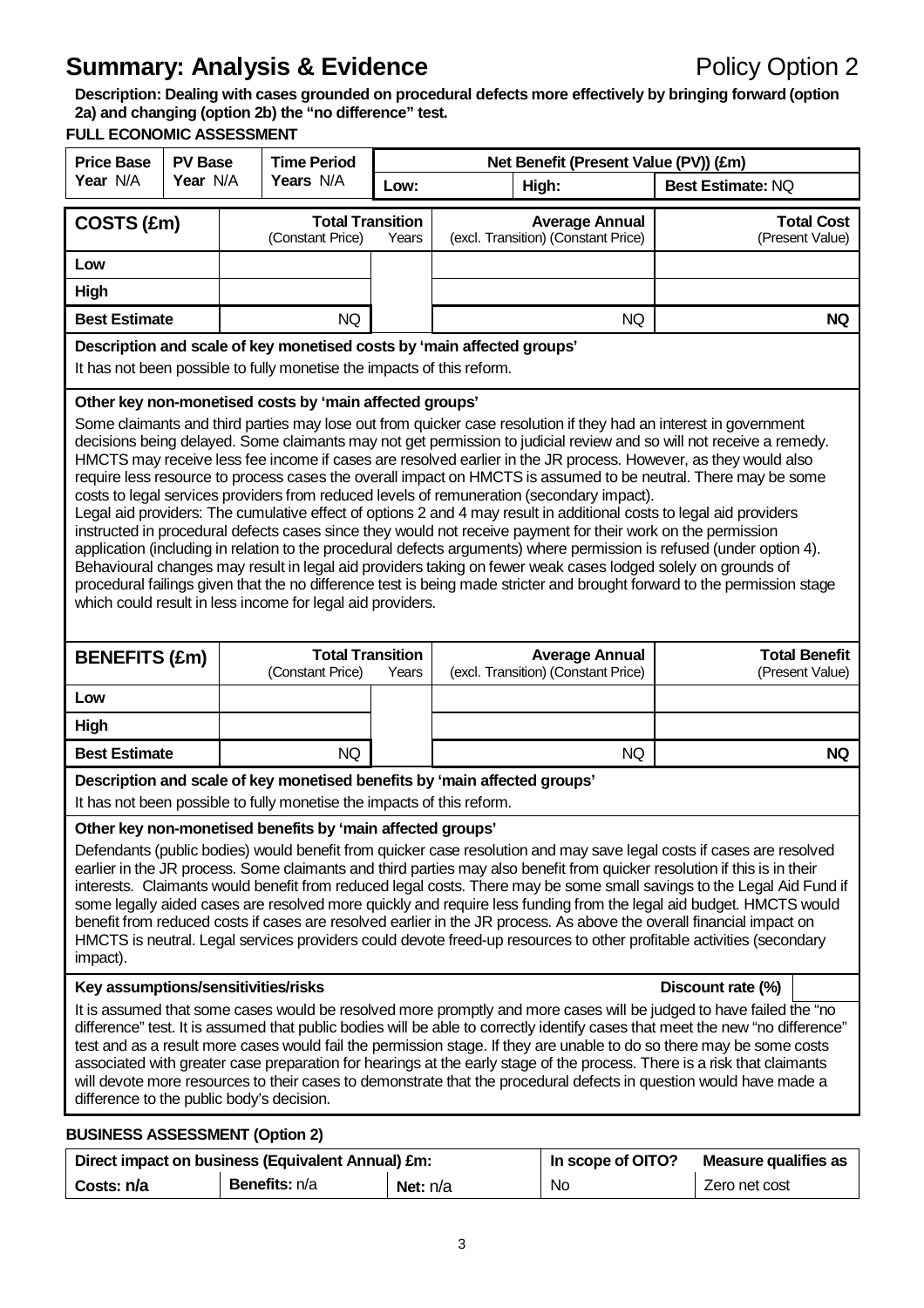**Description: Expanding the circumstances under which cases may "leapfrog" to the Supreme Court. Including; expanding the legal circumstances (option 3a), changing rules around consent (option 3b) and allowing leapfrog appeals to be brought from more courts (option 3c).**

## **FULL ECONOMIC ASSESSMENT**

| <b>Price Base</b><br><b>PV Base</b>                                                                                                                                                                                                                                                                                                                                                                                                                                                                                                                                                                                                                                                                                                                                    |                                                                                                                                                     | <b>Time Period</b> |                                                                        | Net Benefit (Present Value (PV)) (£m) |       |                                                                                                         |                                                                                                                                                                                                                                                                                                                                                    |                                      |  |
|------------------------------------------------------------------------------------------------------------------------------------------------------------------------------------------------------------------------------------------------------------------------------------------------------------------------------------------------------------------------------------------------------------------------------------------------------------------------------------------------------------------------------------------------------------------------------------------------------------------------------------------------------------------------------------------------------------------------------------------------------------------------|-----------------------------------------------------------------------------------------------------------------------------------------------------|--------------------|------------------------------------------------------------------------|---------------------------------------|-------|---------------------------------------------------------------------------------------------------------|----------------------------------------------------------------------------------------------------------------------------------------------------------------------------------------------------------------------------------------------------------------------------------------------------------------------------------------------------|--------------------------------------|--|
| Year N/A                                                                                                                                                                                                                                                                                                                                                                                                                                                                                                                                                                                                                                                                                                                                                               | Year N/A                                                                                                                                            |                    | Years N/A                                                              | Low:                                  | High: |                                                                                                         | Best Estimate: NQ                                                                                                                                                                                                                                                                                                                                  |                                      |  |
| COSTS (£m)                                                                                                                                                                                                                                                                                                                                                                                                                                                                                                                                                                                                                                                                                                                                                             |                                                                                                                                                     |                    | <b>Total Transition</b><br>(Constant Price)                            | Years                                 |       | <b>Average Annual</b><br>(excl. Transition) (Constant Price)                                            |                                                                                                                                                                                                                                                                                                                                                    | <b>Total Cost</b><br>(Present Value) |  |
| Low                                                                                                                                                                                                                                                                                                                                                                                                                                                                                                                                                                                                                                                                                                                                                                    |                                                                                                                                                     |                    |                                                                        |                                       |       |                                                                                                         |                                                                                                                                                                                                                                                                                                                                                    |                                      |  |
| High                                                                                                                                                                                                                                                                                                                                                                                                                                                                                                                                                                                                                                                                                                                                                                   |                                                                                                                                                     |                    |                                                                        |                                       |       |                                                                                                         |                                                                                                                                                                                                                                                                                                                                                    |                                      |  |
| <b>Best Estimate</b>                                                                                                                                                                                                                                                                                                                                                                                                                                                                                                                                                                                                                                                                                                                                                   |                                                                                                                                                     |                    | <b>NQ</b>                                                              |                                       |       | <b>NQ</b>                                                                                               |                                                                                                                                                                                                                                                                                                                                                    | <b>NQ</b>                            |  |
|                                                                                                                                                                                                                                                                                                                                                                                                                                                                                                                                                                                                                                                                                                                                                                        |                                                                                                                                                     |                    | Description and scale of key monetised costs by 'main affected groups' |                                       |       |                                                                                                         |                                                                                                                                                                                                                                                                                                                                                    |                                      |  |
|                                                                                                                                                                                                                                                                                                                                                                                                                                                                                                                                                                                                                                                                                                                                                                        | It has not been possible to fully monetise the impacts of this reform.                                                                              |                    |                                                                        |                                       |       |                                                                                                         |                                                                                                                                                                                                                                                                                                                                                    |                                      |  |
|                                                                                                                                                                                                                                                                                                                                                                                                                                                                                                                                                                                                                                                                                                                                                                        |                                                                                                                                                     |                    | Other key non-monetised costs by 'main affected groups'                |                                       |       | There may be some costs to legal services providers from reduced levels of business (secondary impact). | Some claimants and third parties may lose out from quicker case resolution if they had an interest in government<br>decisions being delayed. HMCTS may receive less fee income if cases are resolved with fewer steps. However, as<br>they would also require less resource to process cases the overall impact on HMCTS is assumed to be neutral. |                                      |  |
| <b>BENEFITS (£m)</b>                                                                                                                                                                                                                                                                                                                                                                                                                                                                                                                                                                                                                                                                                                                                                   |                                                                                                                                                     |                    | <b>Total Transition</b>                                                |                                       |       | <b>Average Annual</b>                                                                                   |                                                                                                                                                                                                                                                                                                                                                    | <b>Total Benefit</b>                 |  |
| Low                                                                                                                                                                                                                                                                                                                                                                                                                                                                                                                                                                                                                                                                                                                                                                    |                                                                                                                                                     |                    | (Constant Price)                                                       | Years                                 |       | (excl. Transition) (Constant Price)                                                                     |                                                                                                                                                                                                                                                                                                                                                    | (Present Value)                      |  |
| High                                                                                                                                                                                                                                                                                                                                                                                                                                                                                                                                                                                                                                                                                                                                                                   |                                                                                                                                                     |                    |                                                                        |                                       |       |                                                                                                         |                                                                                                                                                                                                                                                                                                                                                    |                                      |  |
| <b>Best Estimate</b>                                                                                                                                                                                                                                                                                                                                                                                                                                                                                                                                                                                                                                                                                                                                                   |                                                                                                                                                     |                    | <b>NQ</b>                                                              |                                       |       | <b>NQ</b>                                                                                               |                                                                                                                                                                                                                                                                                                                                                    | <b>NQ</b>                            |  |
|                                                                                                                                                                                                                                                                                                                                                                                                                                                                                                                                                                                                                                                                                                                                                                        |                                                                                                                                                     |                    |                                                                        |                                       |       |                                                                                                         |                                                                                                                                                                                                                                                                                                                                                    |                                      |  |
|                                                                                                                                                                                                                                                                                                                                                                                                                                                                                                                                                                                                                                                                                                                                                                        | Description and scale of key monetised benefits by 'main affected groups'<br>It has not been possible to fully monetise the impacts of this reform. |                    |                                                                        |                                       |       |                                                                                                         |                                                                                                                                                                                                                                                                                                                                                    |                                      |  |
| Other key non-monetised benefits by 'main affected groups'<br>Defendants (public bodies) would benefit from quicker case resolution and may save legal costs if cases are resolved<br>with fewer steps. Some claimants and third parties may also benefit from quicker resolution if this is in their interests.<br>Claimants would benefit from reduced legal costs. The LAA may benefit if some legally aided cases are resolved with<br>fewer steps and require less funding from the legal aid budget. HMCTS would benefit from reduced costs if cases are<br>resolved with fewer steps. As above the overall financial impact on HMCTS is neutral. Legal services providers could<br>devote freed-up resources to other profitable activities (secondary impact). |                                                                                                                                                     |                    |                                                                        |                                       |       |                                                                                                         |                                                                                                                                                                                                                                                                                                                                                    |                                      |  |
| Key assumptions/sensitivities/risks<br>Discount rate (%)                                                                                                                                                                                                                                                                                                                                                                                                                                                                                                                                                                                                                                                                                                               |                                                                                                                                                     |                    |                                                                        |                                       |       |                                                                                                         |                                                                                                                                                                                                                                                                                                                                                    |                                      |  |
| It is assumed that more cases would be leapfrogged under this change and that parties will be able to correctly judge<br>which cases would ultimately appeal to the Supreme Court. If this is not the case there is a risk that cases will be more<br>costly as they would be heard in the Supreme Court rather than the Court of Appeal.                                                                                                                                                                                                                                                                                                                                                                                                                              |                                                                                                                                                     |                    |                                                                        |                                       |       |                                                                                                         |                                                                                                                                                                                                                                                                                                                                                    |                                      |  |
| <b>BUSINESS ASSESSMENT (Option 3)</b>                                                                                                                                                                                                                                                                                                                                                                                                                                                                                                                                                                                                                                                                                                                                  |                                                                                                                                                     |                    |                                                                        |                                       |       |                                                                                                         |                                                                                                                                                                                                                                                                                                                                                    |                                      |  |

|            | Direct impact on business (Equivalent Annual) £m: | In scope of OITO? | Measure qualifies as |               |
|------------|---------------------------------------------------|-------------------|----------------------|---------------|
| Costs: n/a | Benefits: n/a                                     | <b>Net:</b> $n/a$ | No                   | Zero net cost |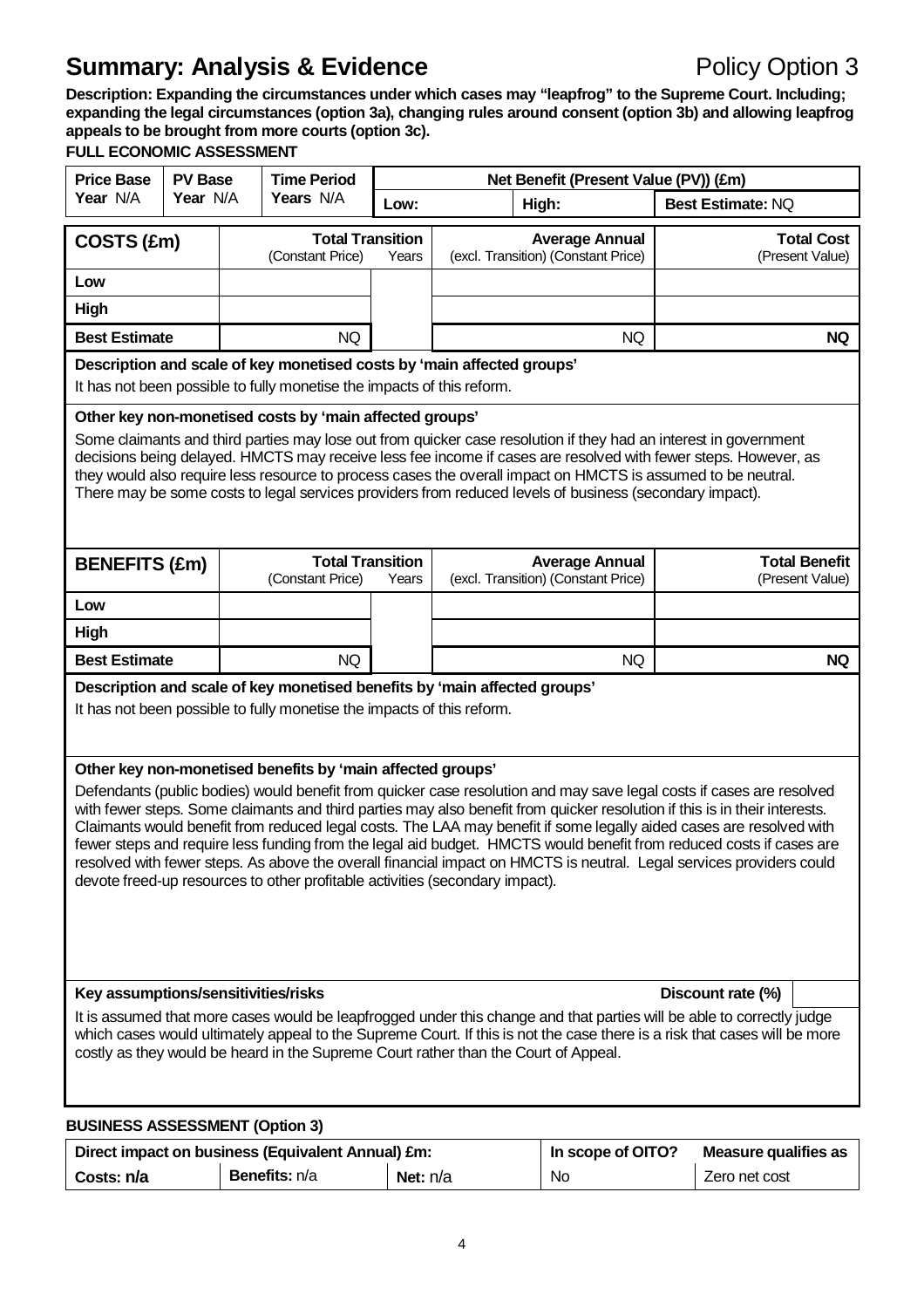**Description: Payment to provider contingent on permission being granted, but with discretion for the LAA to pay providers in certain cases which conclude prior to a permission decision where the provider has been unable to secure a cost order or agreement as part of a settlement.**

## **FULL ECONOMIC ASSESSMENT**

| <b>Price Base</b><br><b>PV Base</b>                                                                                                                                                                                                                                                                                                                                                                                                                                                                                                                                                                                                                                                                                                                                                                                                                                                                                                                                                  |                                                                                                                                                                                                                                                                                                                                                                                                                                                                                                                                                                                                                      | <b>Time Period</b> |                                                                                                                                                                    | Net Benefit (Present Value (PV)) (£m) |                                                              |                                                              |                                                                                                                                                                                                                                         |  |
|--------------------------------------------------------------------------------------------------------------------------------------------------------------------------------------------------------------------------------------------------------------------------------------------------------------------------------------------------------------------------------------------------------------------------------------------------------------------------------------------------------------------------------------------------------------------------------------------------------------------------------------------------------------------------------------------------------------------------------------------------------------------------------------------------------------------------------------------------------------------------------------------------------------------------------------------------------------------------------------|----------------------------------------------------------------------------------------------------------------------------------------------------------------------------------------------------------------------------------------------------------------------------------------------------------------------------------------------------------------------------------------------------------------------------------------------------------------------------------------------------------------------------------------------------------------------------------------------------------------------|--------------------|--------------------------------------------------------------------------------------------------------------------------------------------------------------------|---------------------------------------|--------------------------------------------------------------|--------------------------------------------------------------|-----------------------------------------------------------------------------------------------------------------------------------------------------------------------------------------------------------------------------------------|--|
| Year 12/13                                                                                                                                                                                                                                                                                                                                                                                                                                                                                                                                                                                                                                                                                                                                                                                                                                                                                                                                                                           | Year                                                                                                                                                                                                                                                                                                                                                                                                                                                                                                                                                                                                                 |                    | Years                                                                                                                                                              | Low:                                  | High:                                                        |                                                              | <b>Best Estimate:</b>                                                                                                                                                                                                                   |  |
| <b>Total Transition</b><br>COSTS (£m)<br>(Constant Price)                                                                                                                                                                                                                                                                                                                                                                                                                                                                                                                                                                                                                                                                                                                                                                                                                                                                                                                            |                                                                                                                                                                                                                                                                                                                                                                                                                                                                                                                                                                                                                      |                    | Years                                                                                                                                                              |                                       | <b>Average Annual</b><br>(excl. Transition) (Constant Price) | <b>Total Cost</b><br>(Present Value)                         |                                                                                                                                                                                                                                         |  |
| Low                                                                                                                                                                                                                                                                                                                                                                                                                                                                                                                                                                                                                                                                                                                                                                                                                                                                                                                                                                                  |                                                                                                                                                                                                                                                                                                                                                                                                                                                                                                                                                                                                                      |                    |                                                                                                                                                                    |                                       |                                                              | £1.2m                                                        |                                                                                                                                                                                                                                         |  |
| High                                                                                                                                                                                                                                                                                                                                                                                                                                                                                                                                                                                                                                                                                                                                                                                                                                                                                                                                                                                 |                                                                                                                                                                                                                                                                                                                                                                                                                                                                                                                                                                                                                      |                    |                                                                                                                                                                    |                                       |                                                              | £3.3m                                                        |                                                                                                                                                                                                                                         |  |
| <b>Best Estimate</b>                                                                                                                                                                                                                                                                                                                                                                                                                                                                                                                                                                                                                                                                                                                                                                                                                                                                                                                                                                 |                                                                                                                                                                                                                                                                                                                                                                                                                                                                                                                                                                                                                      |                    | Negligible                                                                                                                                                         |                                       |                                                              |                                                              |                                                                                                                                                                                                                                         |  |
|                                                                                                                                                                                                                                                                                                                                                                                                                                                                                                                                                                                                                                                                                                                                                                                                                                                                                                                                                                                      | Description and scale of key monetised costs by 'main affected groups<br>Legal aid providers: Will experience a fall in income in the range of £1m - £3m per annum. In some cases the same<br>amount of work as now may be undertaken, but not funded by the legal aid budget. In other cases less work may be<br>undertaken, for example if fewer applications for permission are sought. The LAA may incur costs of £0.2 - £0.3m from<br>considering whether to award payment in cases to which the discretion applies and any appeals which follow.                                                               |                    |                                                                                                                                                                    |                                       |                                                              |                                                              |                                                                                                                                                                                                                                         |  |
|                                                                                                                                                                                                                                                                                                                                                                                                                                                                                                                                                                                                                                                                                                                                                                                                                                                                                                                                                                                      | Other key non-monetised costs by 'main affected groups'<br>HM Courts and Tribunals Service (HMCTS): May receive less court fee income if fewer JR applications are<br>made. May face additional costs if providers issue JRs against LAA discretionary payment decisions. Legal aid<br>clients may no longer obtain legal representation in cases where permission would have been refused, but these<br>cases probably would not have secured permission had they been pursued. The LAA would face some additional<br>costs if providers issue JRs against LAA decisions not to grant them a discretionary payment. |                    |                                                                                                                                                                    |                                       |                                                              |                                                              |                                                                                                                                                                                                                                         |  |
| <b>BENEFITS (£m)</b>                                                                                                                                                                                                                                                                                                                                                                                                                                                                                                                                                                                                                                                                                                                                                                                                                                                                                                                                                                 |                                                                                                                                                                                                                                                                                                                                                                                                                                                                                                                                                                                                                      |                    | <b>Total Transition</b><br>(Constant Price)                                                                                                                        | Years                                 |                                                              | <b>Average Annual</b><br>(excl. Transition) (Constant Price) | <b>Total Benefit</b><br>(Present Value)                                                                                                                                                                                                 |  |
| Low                                                                                                                                                                                                                                                                                                                                                                                                                                                                                                                                                                                                                                                                                                                                                                                                                                                                                                                                                                                  |                                                                                                                                                                                                                                                                                                                                                                                                                                                                                                                                                                                                                      |                    |                                                                                                                                                                    |                                       |                                                              | £1m                                                          |                                                                                                                                                                                                                                         |  |
| High                                                                                                                                                                                                                                                                                                                                                                                                                                                                                                                                                                                                                                                                                                                                                                                                                                                                                                                                                                                 |                                                                                                                                                                                                                                                                                                                                                                                                                                                                                                                                                                                                                      |                    |                                                                                                                                                                    |                                       |                                                              | £3m                                                          |                                                                                                                                                                                                                                         |  |
| <b>Best Estimate</b>                                                                                                                                                                                                                                                                                                                                                                                                                                                                                                                                                                                                                                                                                                                                                                                                                                                                                                                                                                 |                                                                                                                                                                                                                                                                                                                                                                                                                                                                                                                                                                                                                      |                    |                                                                                                                                                                    |                                       |                                                              |                                                              |                                                                                                                                                                                                                                         |  |
|                                                                                                                                                                                                                                                                                                                                                                                                                                                                                                                                                                                                                                                                                                                                                                                                                                                                                                                                                                                      |                                                                                                                                                                                                                                                                                                                                                                                                                                                                                                                                                                                                                      |                    | Description and scale of key monetised benefits by 'main affected groups'<br>fee expenditure if fewer legally aided JR permission applications are made in future. |                                       |                                                              |                                                              | LAA: There will be savings of £1m - £3m from no longer paying legal aid providers in cases where permission is<br>refused and in cases which are not paid on a discretionary basis. In addition there may be savings from reduced court |  |
|                                                                                                                                                                                                                                                                                                                                                                                                                                                                                                                                                                                                                                                                                                                                                                                                                                                                                                                                                                                      |                                                                                                                                                                                                                                                                                                                                                                                                                                                                                                                                                                                                                      |                    | Other key non-monetised benefits by 'main affected groups'                                                                                                         |                                       |                                                              |                                                              |                                                                                                                                                                                                                                         |  |
|                                                                                                                                                                                                                                                                                                                                                                                                                                                                                                                                                                                                                                                                                                                                                                                                                                                                                                                                                                                      | HMCTS: May experience reduced court costs if fewer JR permission applications are made in future.<br>Legal aid providers: In cases where less work is undertaken resources would be freed for other profitable activities.                                                                                                                                                                                                                                                                                                                                                                                           |                    |                                                                                                                                                                    |                                       |                                                              |                                                              |                                                                                                                                                                                                                                         |  |
| Key assumptions/sensitivities/risks                                                                                                                                                                                                                                                                                                                                                                                                                                                                                                                                                                                                                                                                                                                                                                                                                                                                                                                                                  |                                                                                                                                                                                                                                                                                                                                                                                                                                                                                                                                                                                                                      |                    |                                                                                                                                                                    |                                       |                                                              |                                                              | Discount rate (%)                                                                                                                                                                                                                       |  |
| - LAA end-point codes have been used to assess the costs and benefits of the proposals. The description of the end-<br>point codes means there is uncertainty as to how many cases may be affected.<br>- There is uncertainty around the number of cases in which the LAA's discretion to pay the provider is exercised in the<br>provider's favour.<br>- Overall financial impacts on HMCTS are assumed to be neutral as HMCTS operates on a cost recovery basis in the<br>longer term.<br>- There is uncertainty as to how providers might respond to the change in funding for JR applications.<br>Costs to the LAA are based on the maximum possible number of discretionary payment applications and subsequent<br>appeals.<br>- There could be a small increase in the number of cases where permission is refused as a result of option 2 (changes<br>to procedural defects). This would have a small additional cost to providers and a small additional benefit to the LAA. |                                                                                                                                                                                                                                                                                                                                                                                                                                                                                                                                                                                                                      |                    |                                                                                                                                                                    |                                       |                                                              |                                                              |                                                                                                                                                                                                                                         |  |
| <b>BUSINESS ASSESSMENT (Option 4)</b>                                                                                                                                                                                                                                                                                                                                                                                                                                                                                                                                                                                                                                                                                                                                                                                                                                                                                                                                                |                                                                                                                                                                                                                                                                                                                                                                                                                                                                                                                                                                                                                      |                    | Direct import on buoinego (Equivalent Annual) Cm.                                                                                                                  |                                       |                                                              | $\mu$ cosne of $\Delta T \Delta 2$                           | Meagure suplified an                                                                                                                                                                                                                    |  |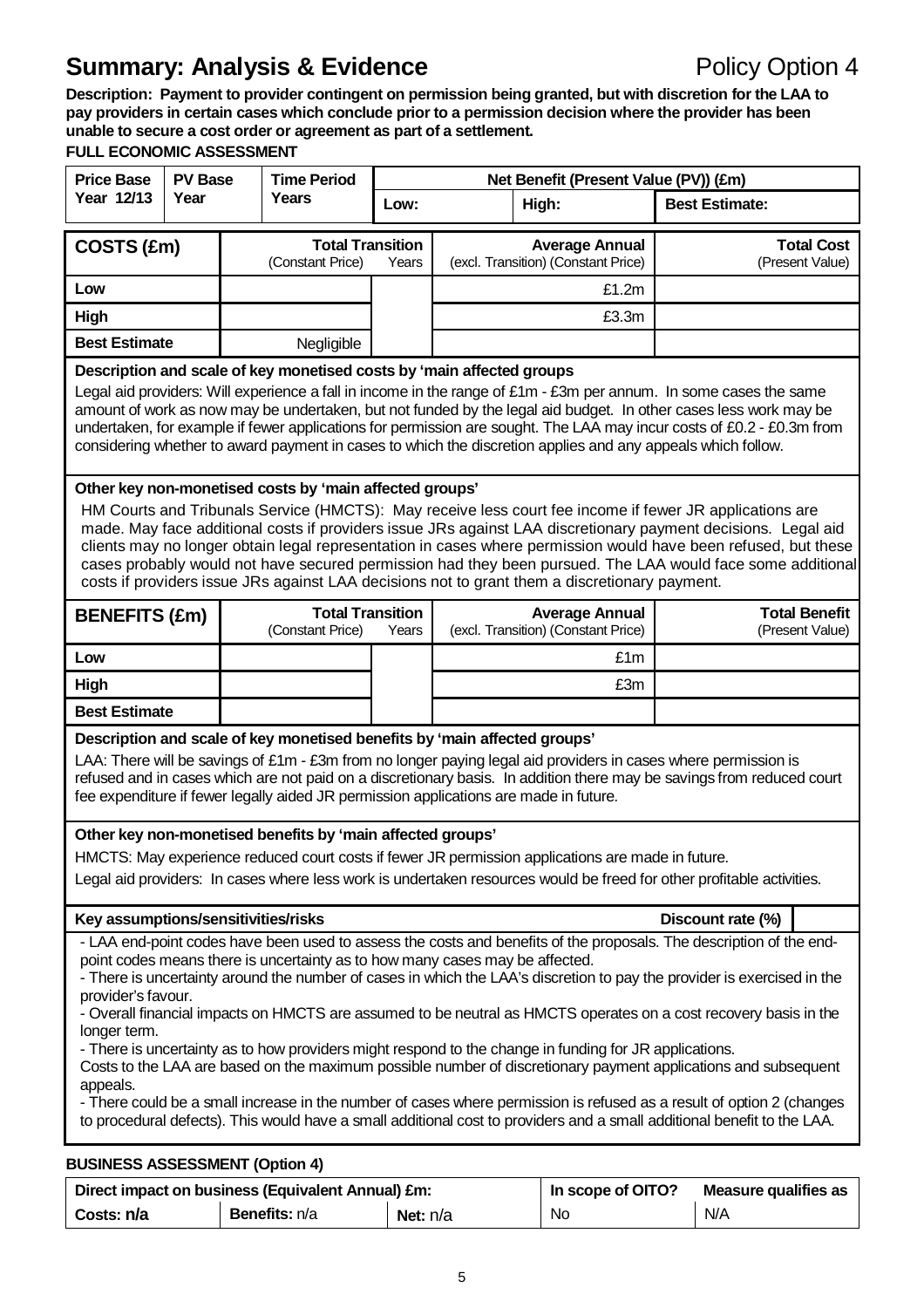# **Evidence Base**

## **1. Introduction**

## **Background**

- 1. 1 Judicial Review (JR) is a process by which individuals, businesses and other affected parties can challenge the lawfulness of decisions or actions of the executive, including those of Ministers, local authorities, other public bodies and those exercising public functions. It is largely a judgedeveloped procedure and can be characterised as the rule of law in action, providing a key mechanism for individuals to hold the executive to account.
- 1. 2 There are three main grounds on which a decision or action may be challenged:
	- Illegality: For example, the decision was not taken in accordance with the law that regulates it or goes beyond the powers of the body.
	- Irrationality: For example that the decision was not taken reasonably, or that no reasonable person could have taken it.
	- Procedural irregularity: For example, a failure to properly consult or to act in accordance with natural justice or the underpinning procedural rules.
- 1. 3 JR proceedings must be commenced by filing at Court a claim form, which sets out the matter the claimant wants the Court to decide and the remedy sought. The Court's permission is required for a claim for JR to proceed. Decisions on permission are normally considered on a review of the papers filed. Permission may be granted in full, or limited to certain grounds set out in the claim. Where permission is granted, the Court may make directions for the conduct and management of the case.
- 1. 4 In cases where the Court refuses permission (either in full or in part), the Court will set out the reasons and serve them on the claimant and the other parties to proceedings. The claimant may request that the decision be reconsidered at a hearing (referred to in this Impact Assessment as an "oral renewal"). The oral renewal is a full reconsideration of whether permission should be granted, supported by oral submissions. Where permission is granted at an oral renewal, the claim will continue as normal. Where it is refused, the claimant may consider whether he or she wishes to appeal to the Court of Appeal (CoA).
- 1. 5 Where permission is granted the Court may make directions for the conduct and management of the case, setting out time limits for example, for the filing and serving of the particulars of the claim, the defence to the claim and any evidence on which the parties wish to rely. Matters may be expedited with the Court's permission: for example, the permission and the full hearing may be "rolled up" so that both are considered at the same hearing. The Court also has a general power to extend any time limit set out in the rules where it is in the interests of justice to do so.
- 1. 6 JR is concerned with the lawfulness of the decisions taken. It is not the Court's role to substitute its own judgment for that of the decision maker. Where the Court concludes that a decision was not taken lawfully it may make one of a number of orders, such as a quashing order setting aside the original decision.

## **Legal Aid**

1. 7 Legal aid is generally available for JR applications subject to means and merits tests. The legal aid scheme involves the public procurement of legal services and determines the terms and conditions of access to these services. Total legal aid fund expenditure was almost £2bn in 2012/13, with around £975m spent on criminal legal aid and around £940m spent on civil legal aid<sup>1</sup>. The Legal Aid Agency (LAA) is responsible for administering the legal aid scheme in England and Wales. Only a small proportion of this total legal aid expenditure relates to JR cases. Approximately £12m was spent on the 3,617 JR cases closed in 2012/13.

 $\overline{\phantom{a}}$ <sup>1</sup> Rounded to the nearest £5m. Source: http://www.justice.gov.uk/downloads/publications/corporate-reports/lsc/legal-aid-stats-12-13.pdf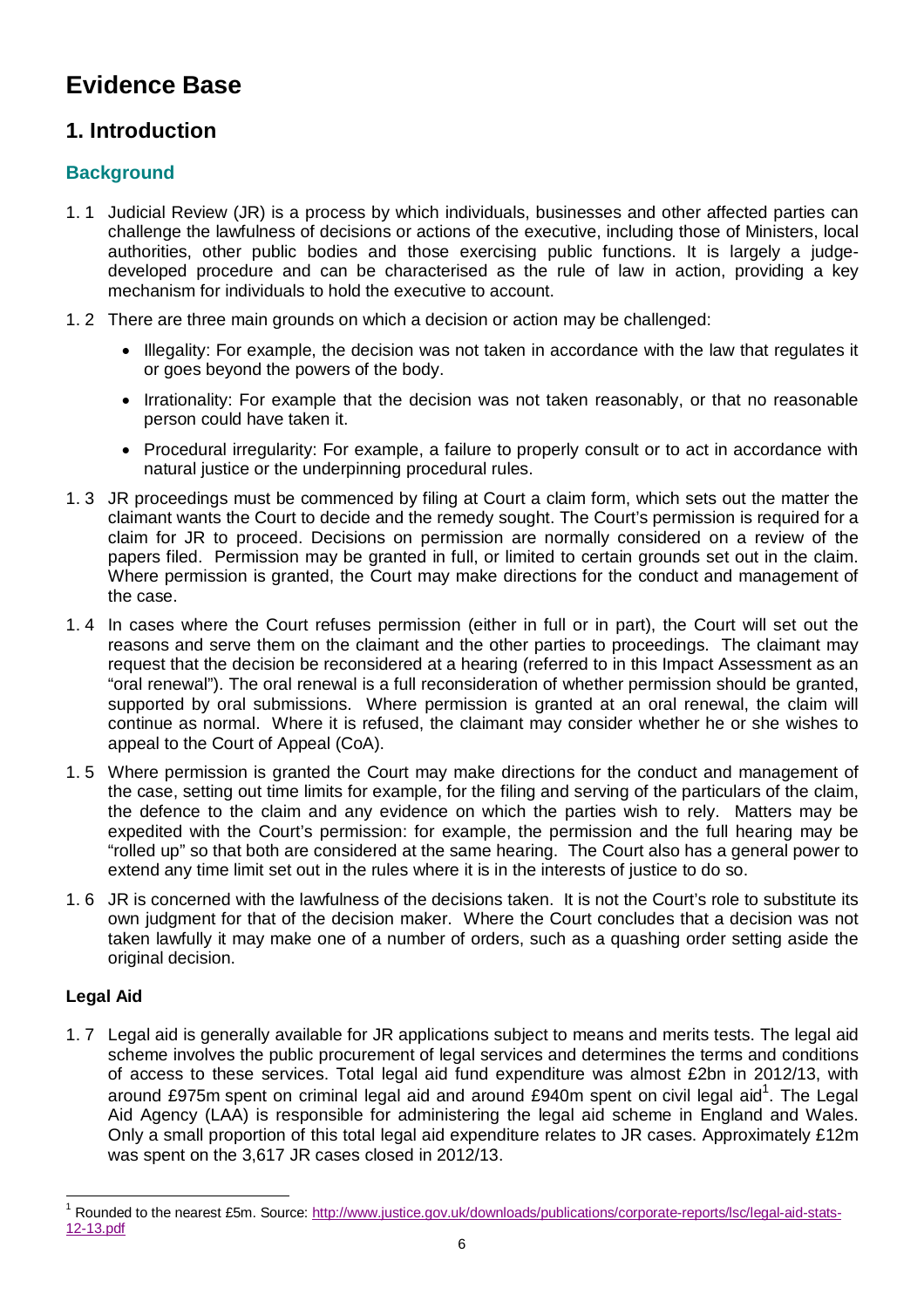### **Problem under consideration**

1. 8 The Government is concerned that there has been rapid growth in the use of JR, and that it is sometimes used as a delaying tactic, particularly in planning cases. Only a small proportion of cases stand a reasonable chance of success, for example, in 2012 around 7,500 cases were considered for permission of which around 1,400 cases secured permission<sup>2</sup>. JR proceedings can create delays and add to the cost of public services, in some cases potentially frustrating reforms, including those that may contribute to economic growth and recovery. The specific problems that the reforms in this Impact Assessment seek to address are outlined below.

## **Planning**

1. 9 The Government is of the view that there is scope for planning challenges to be determined more quickly. For planning cases lodged in 2011, it took on average around 100 days for a planning case to reach the permission stage from the day it was lodged (for cases which reached the permission stage) and around 375 days from lodgement to a final hearing (for cases which reached a final hearing).<sup>3</sup> These delays can increase costs for interested parties and generate adverse implications for cash flow and finance costs for development projects. Longer court processes may generate other costs from construction resources being left unused for periods of time or being redeployed elsewhere to other active projects (with temporary inefficiencies). They can lead to some developments being deferred indefinitely or abandoned. Delays from whatever source in implementing planning decisions can act as a brake on infrastructure and other projects and hinder economic growth and job creation.

## **Procedural Defects**

- 1. 10 The Government is concerned that challenges which relate to procedural flaws in decision making processes that did not affect the outcome of the original decision could be determined more quickly and with less resource. In some cases, whilst technically successful, some of these challenges may result in no substantive change to the original decision. Consequently, the Government wishes to strengthen the Court's powers where the rectification of a claimed flaw in a decision making process would be likely to have made "no difference" to the original outcome.
- 1. 11 The Court has already established a "no difference" principle so that, where the Court is satisfied that the outcome would "inevitably" have been the same even if the alleged defect in a decision making process had not occurred, it can refuse the remedy sought. It is open to the defendant to argue that a purported flaw made "no difference" at any stage in the process, including in the Acknowledgement of Service (which includes a summary of the grounds for contesting the claim).
- 1. 12 However, under current arrangements at the permission stage the Court is unlikely in many cases to be able to properly consider "no difference" arguments because insufficient information is often provided to determine whether the flaw made any difference. This means that some cases that ultimately end up being adjudicated as having made "no difference" can proceed through the permission stage to a final hearing, and therefore take a considerable amount of time to resolve. For all cases lodged in 2011, it took on average almost 90 days for a case to reach a permission decision from the day it was lodged (for cases which reached permission stage), and it took around 340 days from the day it was lodged for a case to reach a final hearing (for cases which reached a final hearing). Extended case duration can generate additional costs and delays which may also have adverse impacts on third parties<sup>4</sup>.

<sup>&</sup>lt;u>2</u><br><sup>2</sup> See 19 December 2013 quarterly court statistics

https://www.gov.uk/government/uploads/system/uploads/attachment\_data/file/267508/csq-q3-jul-sep-2013.pdf<br>3 See fectpate 2. Dete for eases ladged in 2011 is meet relevant as seme eases ladged in 2012 might not beve

See footnote 2. Data for cases lodged in 2011 is most relevant as some cases lodged in 2012 might not have concluded yet. All Administrative Court data is from this source unless separately referenced.<br><sup>4</sup> These figures are a further breakdown of the efficial Court of Anneal statistic

These figures are a further breakdown of the official Court of Appeal statistics published online. The published statistics are available here: https://www.gov.uk/government/uploads/system/uploads/attachment\_data/file/267407/csq-q3-2013-maintables.xls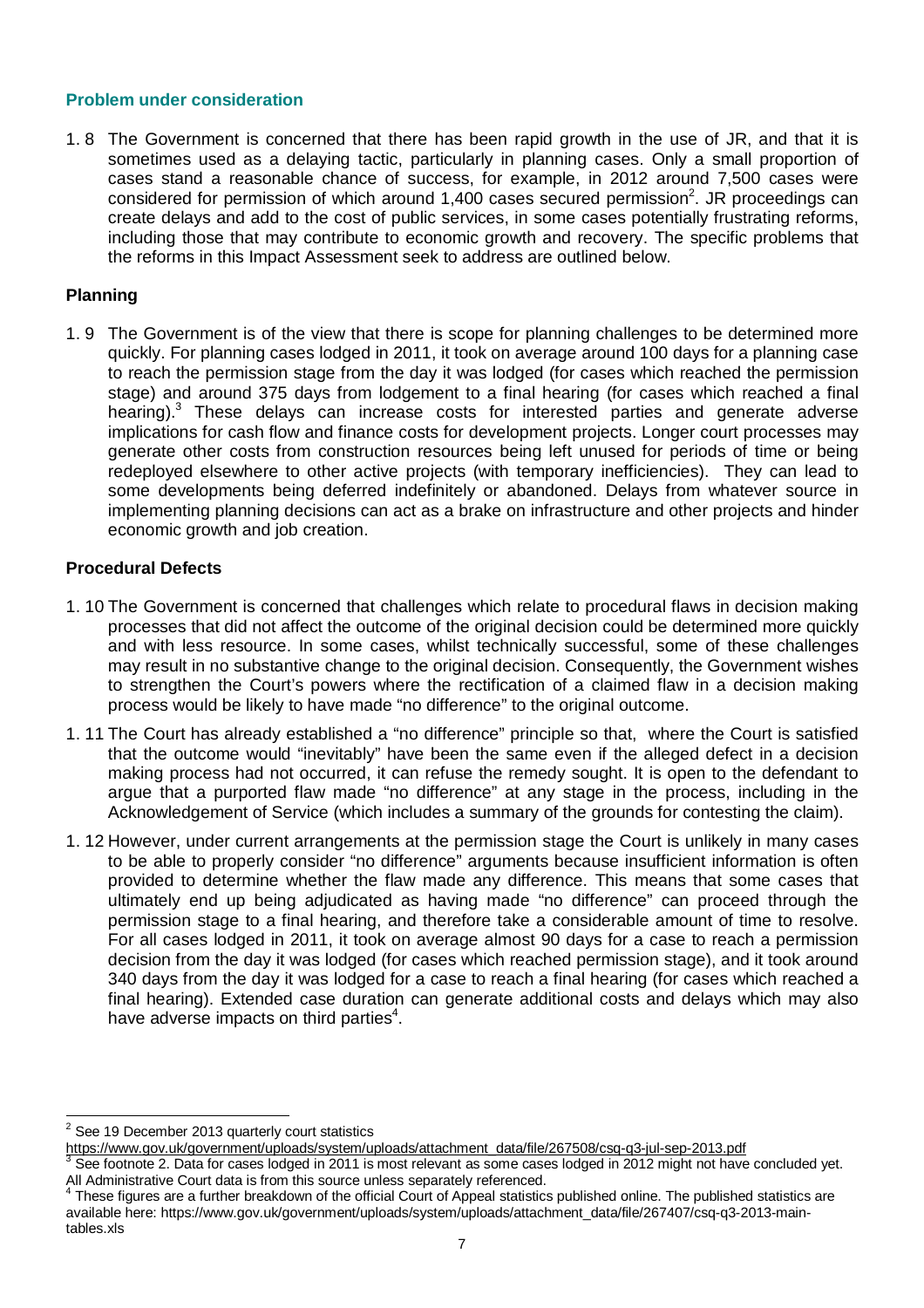## **Leapfrogging**

- 1. 13 In a small number of highly significant JR cases and other types of case it becomes apparent at a relatively early stage that leave to appeal to the Supreme Court may ultimately be sought. These cases are complex, and necessarily require full consideration over a period of time. The time taken to resolve these cases may harm public confidence in the judicial system. A party may have a narrower self interest in their case not being resolved for some time when this might not be in the wider public interest. The Government considers that there may be advantages in providing for a wider range of cases (including non-JR cases) to move to the Supreme Court more quickly with fewer with fewer intermediate steps. For all JR cases between 2008 and 2013, Court of Appeal internal management information indicates that it took on average around 140 days to make a decision on whether to grant permission to appeal to the Court of Appeal the outcome of a JR (from the day this permission application was lodged with the Court of Appeal, not from the day of the JR final hearing). Of these, this internal management information indicates that those granted permission to become appeals (again on average between 2008 and 2013) took a further 160 days to be heard by the Court of Appeal. In addition, in the same period, this internal management information indicates that it took around 240 days for the remaining, substantive appeals to be heard by the Court of Appeal (i.e. those appeals that did not need a permission to appeal stage in the Court of Appeal).
- 1. 14 It is currently possible for cases to "leapfrog" the Court of Appeal (moving directly from the court of first instance to the Supreme Court) where there is a point of law of general public importance and the Court is bound by precedent. The relevant point must have been considered fully by the Court at first instance. In addition, a leapfrog appeal currently requires consent of both the claimant and defendant, which may reduce the volume of such appeals (e.g. if the claimant is motivated by delay). The current circumstances and conditions are considered to be too narrow and to prevent some cases from "leapfrogging" the Court of Appeal and being adjudicated in the Supreme Court. This may result in additional delays and costs to claimants, defendants and third parties that could be avoided if cases were resolved more quickly with less resource.

## **Legal Aid**

- 1. 15 Legal aid is currently available for all stages of a JR application (subject to means and merits tests), including for work on cases that are not granted permission to proceed to a full hearing. The consultation proposed transferring the financial risk of the application to the provider in order to provide a greater incentive to give careful consideration to the strength of the case before applying for permission for JR.
- 1. 16 The original proposal, set out in the Legal Aid transformation document *Transforming Legal Aid: Delivering a More Credible and Efficient System<sup>5</sup>* (pages 30-33) proposed only paying providers for work on an application for permission for judicial review where permission is granted to proceed to a full hearing. MoJ listened to concerns raised by a number of respondents who argued that the original proposal would also unfairly affect meritorious cases where permission is not granted because the case concludes in the claimant's favour prior to consideration by the court. As a result, the Government has put forward a revised proposal to provide the LAA with the discretion to pay the provider in certain cases which conclude prior to a permission decision without a costs order or agreement. The Government has proposed a set of factors for the LAA to apply when considering whether or not to exercise this discretion in the provider's favour in individual cases.

## **Policy objectives and options under consideration**

1. 17 The policy objective is to ensure that the volume of weak JRs brought is reduced and that JR cases, including those with the potential impacts on economic growth and recovery, are resolved more quickly and efficiently. This should ensure that the right balance is struck between reducing the burdens on public services, boosting economic growth and protecting access to justice and the rule of law. The Government also wishes to ensure that there is less scope for abuse of the system, such as bringing JR applications with an intention to delay lawful Government action. In addition the Government considers that limited legal aid resources should be properly targeted at

 5 Available on consultation page of MoJ website www.justice.gov.uk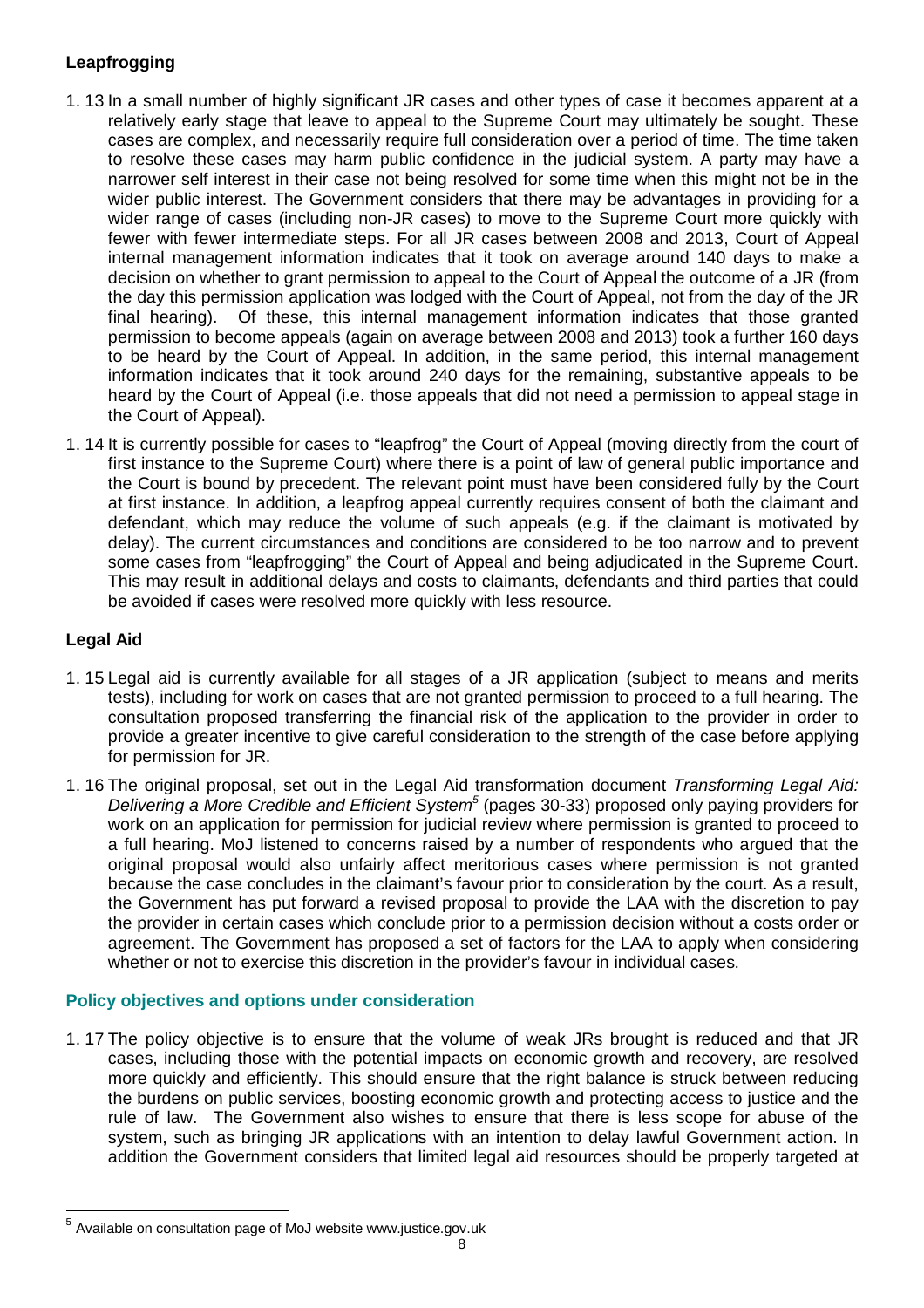those JR cases where they are needed most, including to ensure that the legal aid system commands public confidence and credibility.

## **Option 1: Planning**

- 1. 18 Planning JRs are considered in the Administrative Court, which is part of the Queen's Bench Division. In July 2013, the President of the Queen's Bench Division nominated a specialist Planning Liaison Judge to review planning cases and to ensure that all major infrastructure cases are heard by a specialist High Court Judge, sitting in London, the Regions and Wales. Also in July 2013, the President of the Queen's Bench Division introduced new procedures within the Administrative Court to identify planning cases as early as possible and to prioritise their management and progress in line with new targets and shorter deadlines, i.e. a planning fast track was introduced.
- 1. 19 Under Option 1, to further build on the improvements implemented in July 2013<sup>6</sup>, the Government proposes to establish a Planning Court with a separate list under the supervision of a specialist judge within the Queens Bench Division of the High Court of England and Wales. The Planning Court would continue to deal with JRs and statutory appeals on all matters of Nationally Significant Infrastructure Projects, planning and environmental matters. The Government also intends to invite the Civil Procedure Rule Committee to consider formalising the targets previously set out in the planning fast track in the Civil Procedure Rules (CPR). The changes to the CPR will take at least 6 months to develop and implement. Option 1 will further reduce the delay in the consideration of planning challenges and ensure that cases are heard by specialist High Court judges or deputies.

## **Option 2: Procedural Defects**

- 1. 20 There are two options proposed for "no difference" arguments: allowing them to be determined earlier in the process more often and providing for a different threshold.
	- o **Option 2a – Bring forward the consideration and allow a more thorough testing at permission:** Under this option the "no difference" arguments can be fully made and tested at the permission stage more often. In some cases there may be a need for the Court to be provided with more factual material. There will not be a positive duty on the judiciary to consider in every application whether the alleged flaw in a decision making process complained of could have made a difference. This would be a consideration only where the defendant makes the assertion in the Acknowledgement of Service that the flaw could not have made any difference and where there are no other arguable grounds.
	- o **Option 2b A different threshold**: The Government will legislate to replace the need for "inevitability" with a "highly likely" threshold. This would mean that, where it was reasonably clear that the alleged flaw in a decision making process would not make a difference, but it was not inevitable that it could not have, the Court could refuse permission and/or a remedy. The Court would consider and apply the new test. Under this option, where there is still real doubt as to whether the result would have remained the same, the Court would be able to grant permission or to provide a remedy in favour of the claimant.

## **Option 3: Leapfrogging**

- 1. 21 The Government will amend the existing rules about when a leapfrog may be made:
	- o **Option 3a Extending the relevant circumstances**: Extend the circumstances to include cases which are of national importance or which raise significant issues (for example the deportation of a person who is a risk to national security, a nationally significant infrastructure project or a case the outcome of which affects a large number of people). Whilst there would still be the need for the point of law to be one of general importance the case could leapfrog if it had one of the additional implications.

 6 During the consultation events anecdotal evidence suggested that there has been a reduction in the time taken to consider permission for planning challenges resulting from those changes, however it is too early to assess the impact on time taken to final hearings. MOJ also conducted a qualitative survey of claimant solicitors, claimant counsel and defendant solicitors who have been involved in a planning Judicial Review since July 2013. Responses suggested that there has been an improvement in the time taken to decide permission during planning cases although respondents felt that there were still too few specialist planning judges available.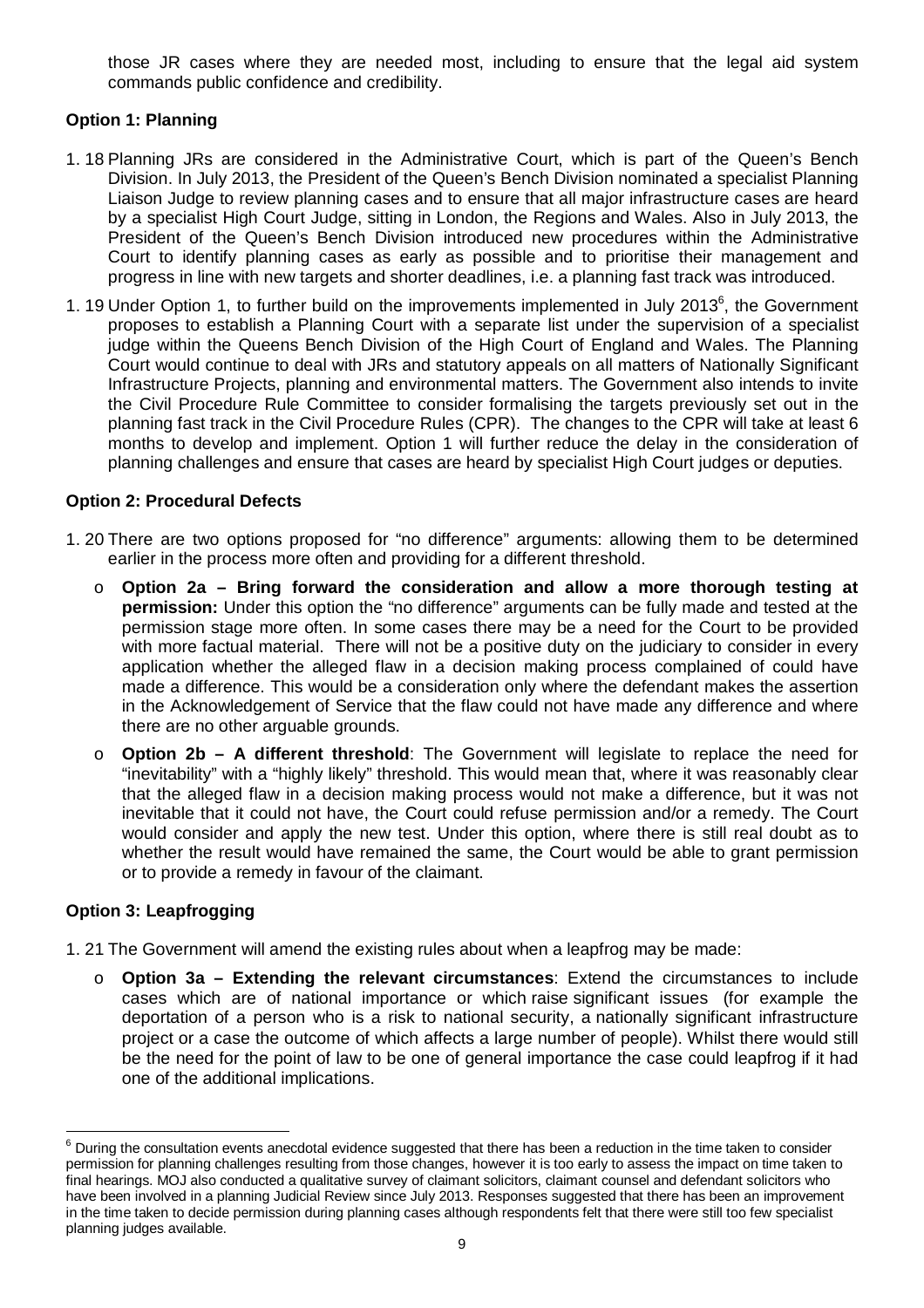- o **Option 3b Consent**: Abolish the need for all parties to consent to a leapfrog taking place. The judiciary would retain their current role in deciding whether to grant requests to leapfrog.
- o **Option 3c Extending the courts and tribunals in which a leapfrog appeal can be initiated**: In addition to High Court and Divisional Courts of England and Wales leapfrogging will extend to include the Upper Tribunal in England and Wales and Northern Ireland, the Employment Appeals Tribunal and the Special Immigration Appeals Commission.

## **Option 4: Legal Aid**

- 1. 22 The Government considers that limited legal aid resources should be properly targeted at those JR cases where they are needed most, if the legal aid system is to command public confidence and credibility.
- 1. 23 The policy objective is to give a greater incentive to providers to give careful consideration to the strength of the case before applying for permission in JR cases. This is to be achieved by only paying providers were permission is granted by the court, or, in a case which ends before a permission decision, where the LAA exercises its discretion in favour of the provider.
- 1. 24 Having listened to the consultation responses which argued that the proposed discretionary criteria did not provide sufficient flexibility to cover certain cases which respondents argued were meritorious and ought to be paid, the Government has adjusted the discretionary criteria.

## **Economic rationale for intervention**

- 1. 25 The economic rationale for intervention relates to improved efficiency. There would be efficiency gains if JR cases, including those that are the most important, are resolved more quickly and with fewer resources whilst achieving the same outcomes.
- 1. 26 The proposed reforms might also generate wider economic benefits, including those applying to all bodies affected by a JR. Reduced delays and uncertainties in the implementation of some government decisions might benefit infrastructure projects and others which may boost economic growth.

## **Main affected groups**

- 1. 27 The proposals are likely to affect the following groups:
	- a. Claimants, including civil legal aid claimants, at the High Court in England and Wales and in some cases in the Upper Tribunal – individuals, businesses and third sector organisations.
	- b. Defendants at the High Court in England and Wales and in some cases in the Upper Tribunal – public sector organisations/bodies.
	- c. Her Majesty's Courts and Tribunals Service (HMCTS) administers the Administrative Court (which forms part of the High Court of Justice) in England and Wales as well as other courts and tribunals.
	- d. Legal Aid Agency (LAA). The LAA is responsible for managing the legal aid fund. Claimants who are eligible for legal aid have their legal costs met by the Legal Aid Fund.
	- e. Legal services providers including civil legal aid providers.
	- f. Third parties business and individuals.

## **2. Costs and benefits**

2. 1 This IA identifies both monetised and non-monetised impacts on individuals, groups and businesses in the UK, with the aim of understanding what the overall impact on society might be from implementing these proposals. The costs and benefits of each proposal are compared to the do nothing option.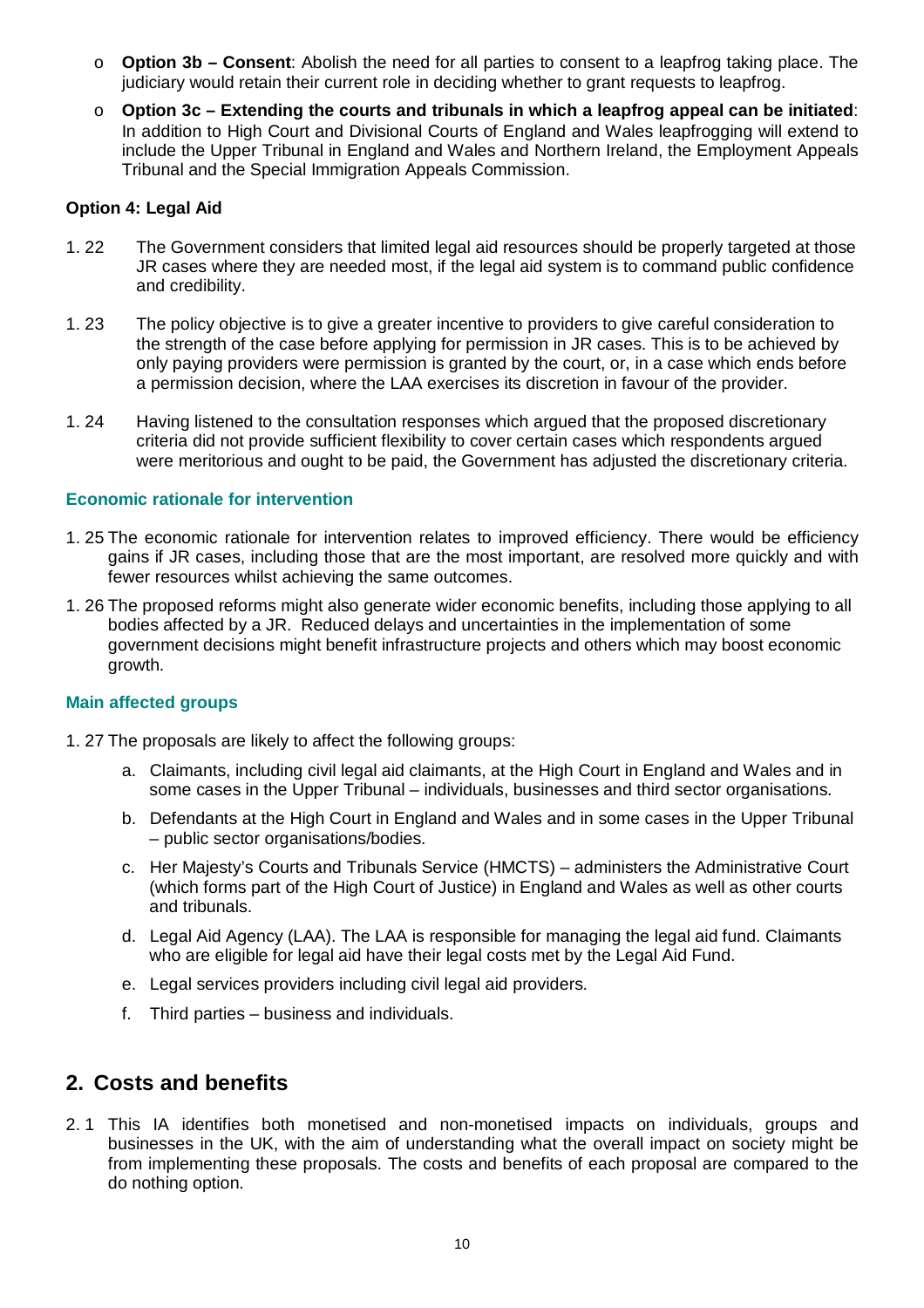- 2. 2 The assessment of costs and benefits in this Impact Assessment is based on the following key sources of evidence:
	- Detailed court data published in Administrative Court statistics. Court data relates to the volume and duration of JR cases, and can be split by the JR subject matter (in accordance with court codes) and by JR type (i.e. criminal, immigration/asylum and civil). Court data indicates how many cases reach which key stage of the JR court process (permission, oral renewal and final hearing). Court data does not centrally record the number of cases which were brought based on procedural defects.
	- Internal management information provided by the Treasury Solicitor's Department. The Treasury Solicitor's Department defends JRs on behalf of central Government Departments (but not JRs defended by local authorities and other public bodies such as regulators), apart from HM Revenue and Customs. The Department for Health (DH) and Department for Work and Pensions (DWP) litigation team has just joined the Treasury Solicitors' Department. The Treasury Solicitor's Department does not hold a central database of the legal costs associated with each JR. Based on their internal management information (not extending to DH/DWP cases), the Treasury Solicitors Department has been able to provide illustrative figures of the legal costs of defending JRs.
	- The Legal Aid Agency (LAA) centrally records internal data on JR applications funded by legal aid. This includes the average legal aid spend per case funded by legal aid, and the volume of JR cases securing legal aid.
	- LAA data and Administrative Court data have been combined to derive the illustrative assumption that in around 30% of all cases the claimant might be funded by legal aid. In these cases payments to the claimants legal team or costs to the defendant or the winning claimant would be made to/by the legal aid fund. The figure of around 30% was derived by taking the number of legally aided JR closed cases in 2012/13 (provided by LAA data) and comparing this to the total volume of JRs lodged in 2012 (provided by Administrative Court statistics). These two data sets are not entirely comparable hence this figure of 30% should be regarded as an assumption.
	- Where data is not centrally recorded or where illustrative estimates are unavailable from internal management information, information might be available from court case files MoJ undertook an internal case file review of around 210 JR cases based on a representative sample. This provides further information on the number of cases that were brought based upon procedural defects.
	- Further evidence was sought from solicitors, Counsel and defendants with experience of the new JR planning fast track process. Views were sought on the impacts of the new planning fast track and whether any further improvements could be made.
	- Illustrative examples were provided during the consultation of the costs imposed by planning cases on developers and potentially on the wider economy.

## **Option 0 – Base case (do nothing)**

## **Description**

- 2. 3 Under the do nothing base case the proposals highlighted in Options 1-4 would not be implemented. The do nothing is compared to itself and therefore the costs and benefits are necessarily zero, as is its Net Present Value (NPV).
- 2. 4 A number of existing changes to the JR process have recently been made and are included in the base case for the purposes of this Impact Assessment. These changes include:
	- The Government has already implemented changes to the listing of cases in the Administrative Court to deliver reductions in the time taken for JRs and for statutory challenges in planning and infrastructure cases to be determined. The changes to listing include firstly identifying planning related challenges and JRs as early as possible and to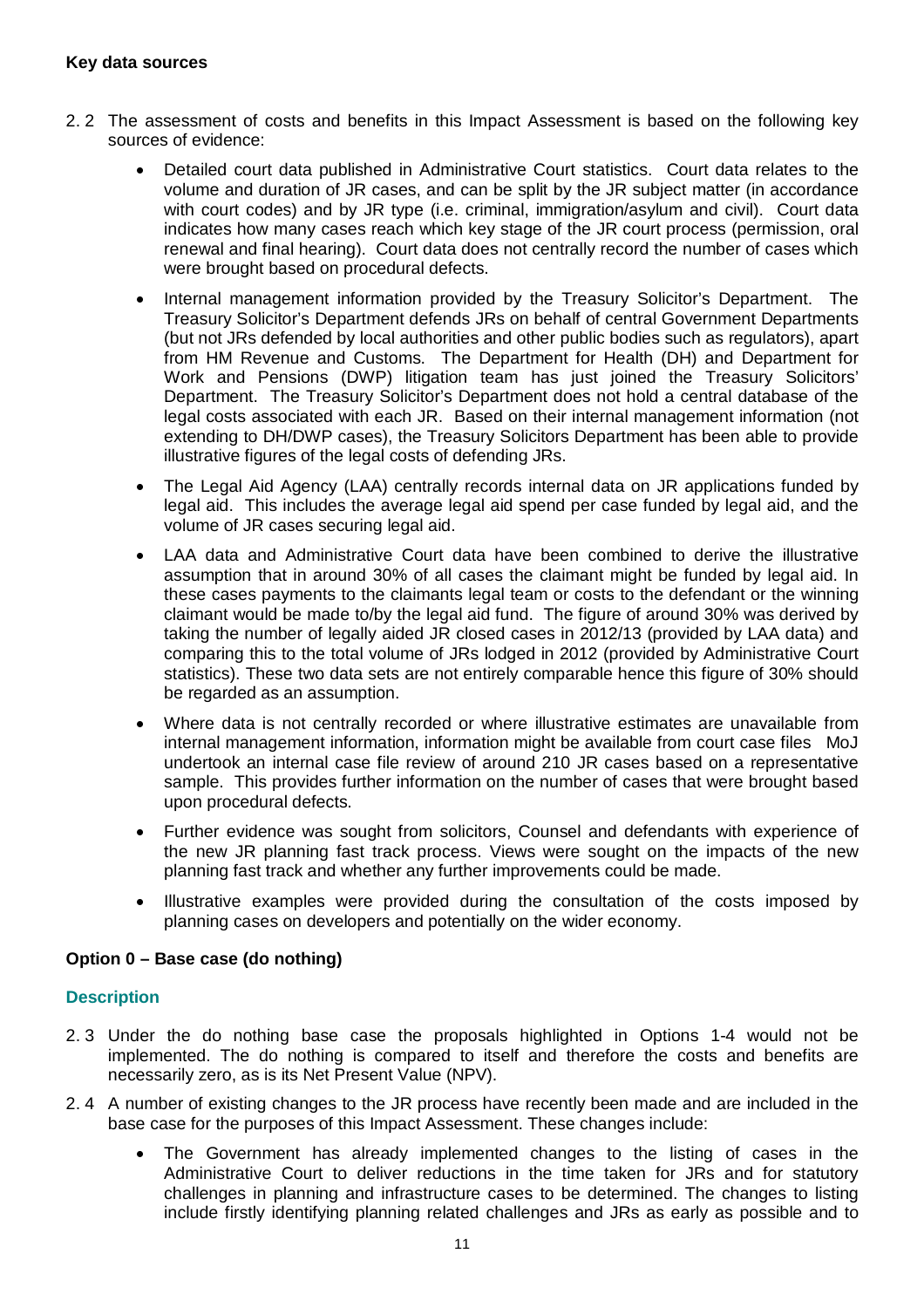prioritise their management and progress in line with new targets and shorter deadlines laid down by direction of the President of the Queen's Bench Division. Secondly these ongoing changes to listing include to ensuring that these cases are referred to and managed by specialist planning judges where possible.

- $\bullet$  In July 2013 the Government implemented a package of JR proposals<sup>7</sup> including changes to; time limits in planning cases, oral renewals fees, progression for cases judged as being "totally without merit".
- 2. 5 For Option 4 at present all JR cases funded by legal aid receive payment for the permission application stage of their case. If the do nothing option was pursued this would continue and providers would be paid for the work on all permission applications regardless of the outcome. As this option is compared against itself, its costs and benefits are necessarily zero, as is its Net Present Value (NPV).

**Option 1 – Develop a Planning Court with a separate list under the supervision of a specialist judge in the High Court of England and Wales and invite the Civil Procedure Rule Committee to consider introducing time scales in procedural rules.**

## **Description**

- 2. 6 Option 1 will establish a Planning Court with a separate list under the supervision of a specialist judge within the Queens Bench Division of the High Court of England and Wales. The Government will also invite the Civil Procedure Rule Committee to consider formalising the targets previously set out in the planning fast track in the Civil Procedure Rules.
- 2. 7 Data from the Administrative Court indicates that around 150 to 200 "town and country planning" JRs were lodged per year between 2007 and 2012. This data indicates that for cases lodged in 2012 it took 110 days on average for an initial permission decision to be taken on a planning JR case (not including oral renewals). Administrative Court data indicates that for planning JRs lodged in 2011, it took 374 days on average to reach a final hearing decision from the day the case was lodged (for cases reaching a final hearing).<sup>8</sup>
- 2. 8 As well as JR challenges, Administrative Court data indicates that there were around 150 additional Statutory Challenge applications in 2012 relating to planning, of which 12 were allowed and 48 dismissed at a final hearing.<sup>9</sup> Indicative internal management information from the Administrative Court shows that these challenges against s.288 and s.289 of the Town and Country Planning Act lodged between June 2012 and May 2013 took on average around 65 weeks and 86 weeks for each of the section challenges respectively to reach a final hearing from the day they were lodged (for cases reaching a final hearing).<sup>10</sup> These Statutory Challenges would also be subject to the reforms.
- 2. 9 The base case captures the impact of applying the planning fast track reforms which came into effect in July 2013. Internal management information from the Administrative Court indicates that the planning fast track reforms seem to be reducing case durations, both from lodging to a permission decision and from lodging to a final hearing decision.
- 2. 10 The main impact of allocating statutory appeals and JRs to a separate planning list is expected to be quicker case outcomes. This is because specialist judges and support staff who are experts in the planning system would be involved and may be able to identify the relevant issues more readily and deal with cases promptly. Given the often complex and highly technical legal issues of both fact and law, it is accepted by the judiciary and by legal representatives that judges without specialist experience can take longer to make an equivalent decision on a case.

 $\overline{a}$ 7 https://consult.justice.gov.uk/digital-communications/judicial-review-reform

 $8$  For cases lodged in 2012, some cases are yet to reach a final hearing.

<sup>&</sup>lt;sup>9</sup> These figures are a further breakdown of already published data from the Administrative Court, which is available here: https://www.gov.uk/government/uploads/system/uploads/attachment\_data/file/267408/additional-court-tables-2012.xls

<sup>&</sup>lt;sup>10</sup> These waiting times exclude time stood out (waiting time due to defendant or claimant and not the court) and are calculated as from lodged date to the date of the final hearing decision - they do not include any earlier hearings that were adjourned or where no order was made. These figures are a further breakdown of already published data from the Administrative Court, which is available here:

https://www.gov.uk/government/uploads/system/uploads/attachment\_data/file/207807/court-stats-q1-ad-tables.xls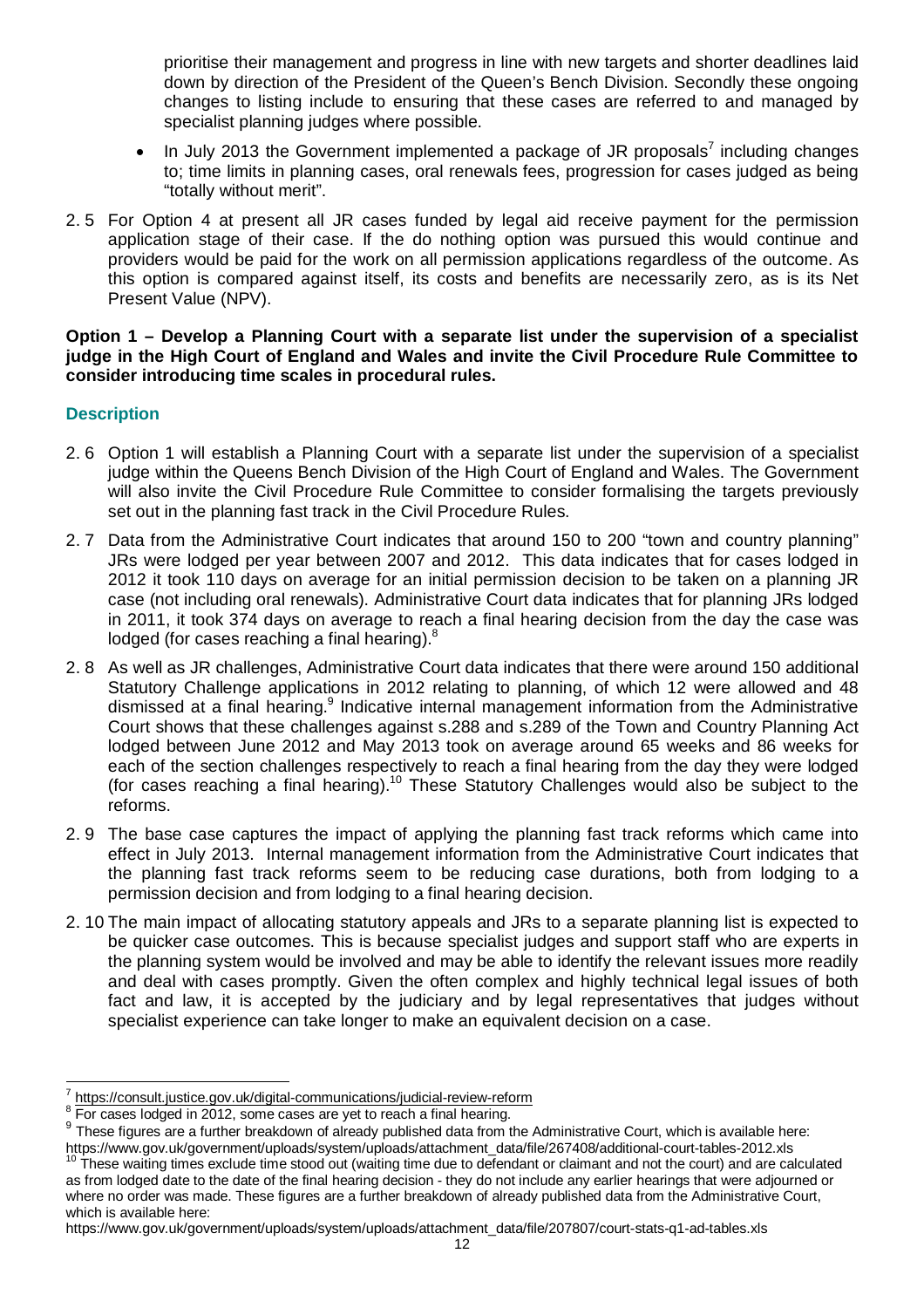## **Benefits of Option 1**

#### *Benefits to claimants (including individuals, businesses, NGOs, charities, pressure groups)*

2. 11 It has not been possible to monetise the benefits to claimants. Some claimants might benefit if a decision on their application is reached more quickly in future. This would apply to cases where claimants win their case or where the case is settled in the claimant's favour outside of court more quickly, and hence where the claimant secures a positive outcome sooner. Claimants may save costs if less legal resource is needed to resolve claims more quickly.

#### *Benefits to defendants (public bodies)*

2. 12 Public bodies seeking to implement planning decisions would benefit from the quicker resolution of planning cases. This would allow them to implement their decisions more quickly in cases where they are successful. The may also gain from quicker resolution in cases they lose, as this may enable alternative solutions to planning issues to be pursued more quickly than would otherwise be the case. Public bodies may save costs if less legal resource is needed in dealing with challenges which are resolved more quickly in future.

#### *Benefits to HMCTS*

2. 13 There would be cost savings to HMCTS if the same volume of planning cases was resolved with equivalent outcomes (including same rates of appeal) but with fewer HMCTS resources required per case. In the short and medium terms the resources freed up may be used to address waiting times and case durations in the court system, to the benefit of court users, rather than being realised as cashable savings. HMCTS operates on a full cost recovery basis in the longer run.

### *Benefits to the Legal Aid Agency (LAA)*

2. 14 The LAA would only benefit if some legally aided cases are resolved more quickly and require less legal resource as a result of this change. The planning cases affected by these reforms are assumed not to fall within the scope of legal aid hence there should be no impacts on the LAA.

## *Benefits to other bodies (including individuals, businesses, NGOs, charities, pressure groups)*

- 2. 15 Other bodies directly affected by a JR or statutory challenge may gain directly from the quicker implementation of planning related public decisions, or from less uncertainty about their implementation.
- 2. 16 The proposal may enable planning cases to be resolved more quickly due to more efficient listing and specialist judges. There is also the potential for all types of cases heard in the Administrative Court to be resolved more quickly as fewer applications may free up court resources to process remaining cases more efficiently. This may generate benefits for all those individuals and businesses that would gain from quicker implementation of public decisions.
- 2. 17 Information provided by public bodies subject to JRs and statutory challenges indicates that the benefits to business from reduced delays in implementing planning decisions may be significant in individual cases. Delays and uncertainties in proceeding with planning projects may generate cash flow and other finance costs. Delays may generate resource costs from temporarily redeploying resources to other projects. Legal costs might be incurred by businesses which are third parties to a case. There may also be costs in bearing and managing the uncertainties and risks associated with possible JR delays and statutory challenge delays. These benefits to third parties have not been monetised as they vary from considerably between projects, but they could be particularly significant for larger infrastructure, regeneration or other construction projects.
- 2. 18 Consultation responses highlighted a number of cases where planning JRs had delayed development projects with the effect of increasing costs for developers and delaying the economic benefits including the creation of new jobs.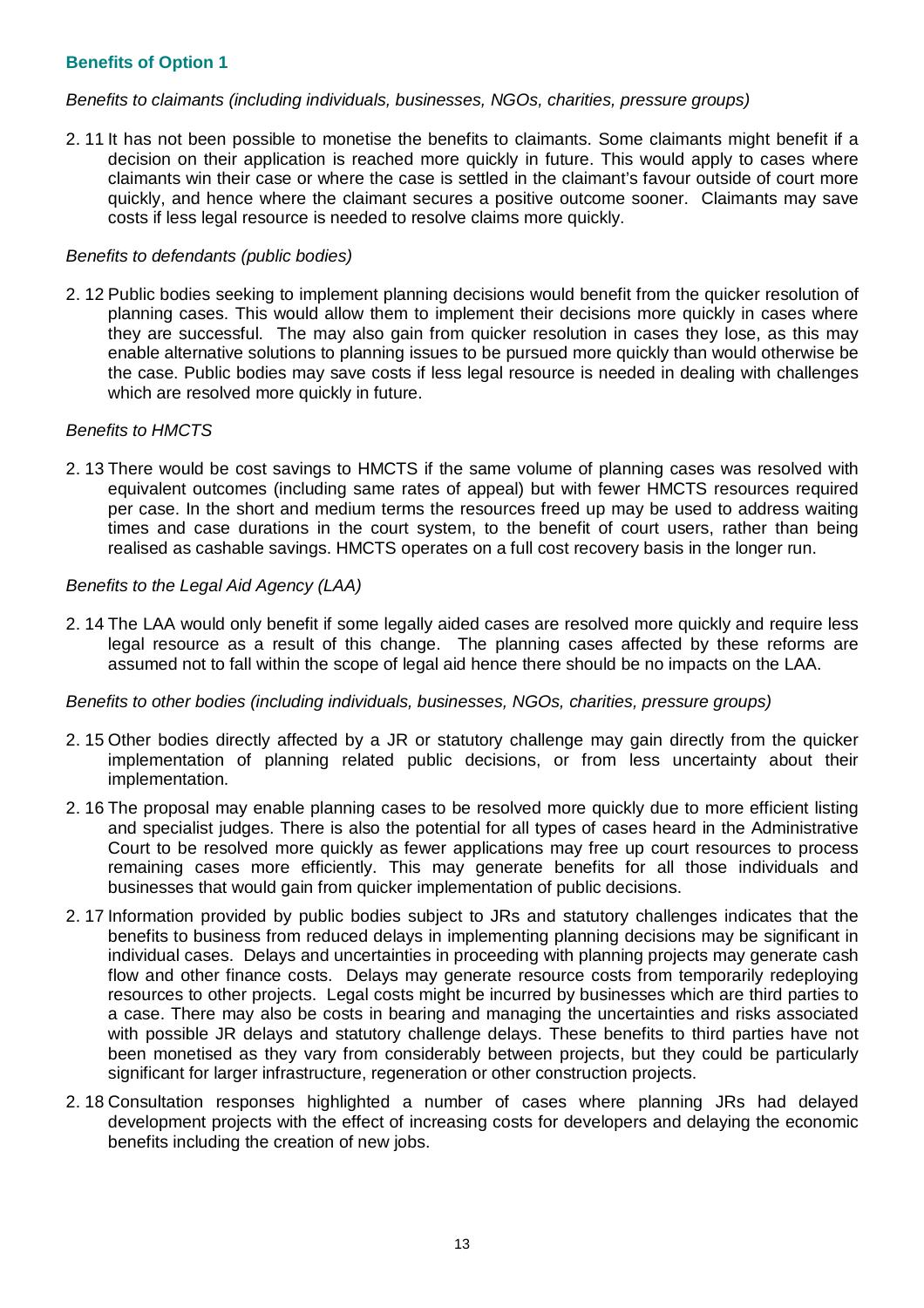## *Wider Economic Benefits*

- 2. 19 There could be wider economic benefits if planning projects and policies are implemented more quickly. In particular quicker realisation of project benefits could lead to wider benefits for economic growth. Whilst these cannot be quantified the potential savings and economic gains could be very significant depending upon the project. Consultation responses highlighted a number of planning projects that were delayed by unsuccessful JRs.
- 2. 20 One consultation response related to airport expansions at Bristol and Southend which were subject to unsuccessful JRs. In the case of Bristol International Airport planning permission was granted in February 2011. A JR was lodged in May 2011 and permission was rejected in June 2012. An unsuccessful oral renewal was heard in October 2011. The project was delayed by around 8 months. The 8 month interruption is likely to have caused wider economic losses from delays to realisation of benefits from the project, including the creation of new jobs and lost economic activity.
- 2. 21 The expansion of Southend Airport was subject to a JR that was ultimately unsuccessful. Planning permission was granted in April 2010. A JR was lodged in July 2010 and was refused permission in February 2011. The claimant was unsuccessful at oral renewal in April 2011 (49 weeks after planning permission was granted). The claimant renewed the application to the Court of Appeal on papers which was refused in June 2011. A hearing at the Court of Appeal was unsuccessful in July 2011. The total delay was around 15 months.
- 2. 22 Other consultation responses provided examples of delays affecting housing, supermarkets and shopping centres.

## **Costs of Option 1**

#### *Transitional costs*

2. 23 There may be one-off familiarisation and adjustment costs to claimants, defendants and HMCTS from establishing a separate planning list. These are not expected to be significant.

#### *Costs to claimants (including individuals, businesses, NGOs, charities, pressure groups)*

2. 24 Some claimants may lose out from cases being resolved more quickly under Option 1 if they would have benefited from delays to resolving a JR or statutory challenge. This would include claimants who ultimately are unsuccessful in their challenge but would gain from delaying the implementation of public bodies' decisions.

#### *Costs to defendants (public bodies)*

2. 25 No ongoing costs to defendants are anticipated.

#### *Costs to HMCTS*

2. 26 The creation of the separate planning list may require some one-off upfront investment to enable a greater range of cases to be heard. This may include the adaptation of IT systems and administrative processes. These costs are not expected to be significant. As explained above, HMCTS operates on a full cost recovery basis in the longer run.

#### *Costs to legal services providers*

2. 27 There may be some costs to legal services providers from reduced levels of business if cases, on average, settle more quickly and require less legal input following this change. This would free up these resources to be devoted to other profitable activities. Impacts on legal services providers are secondary impacts.

#### *Costs to other bodies (including individuals, businesses, NGOs, charities, pressure groups)*

2. 28 The proposal may enable planning cases to be resolved more quickly due to more efficient listing and specialist judges. There is also the potential for all types of cases heard in the Administrative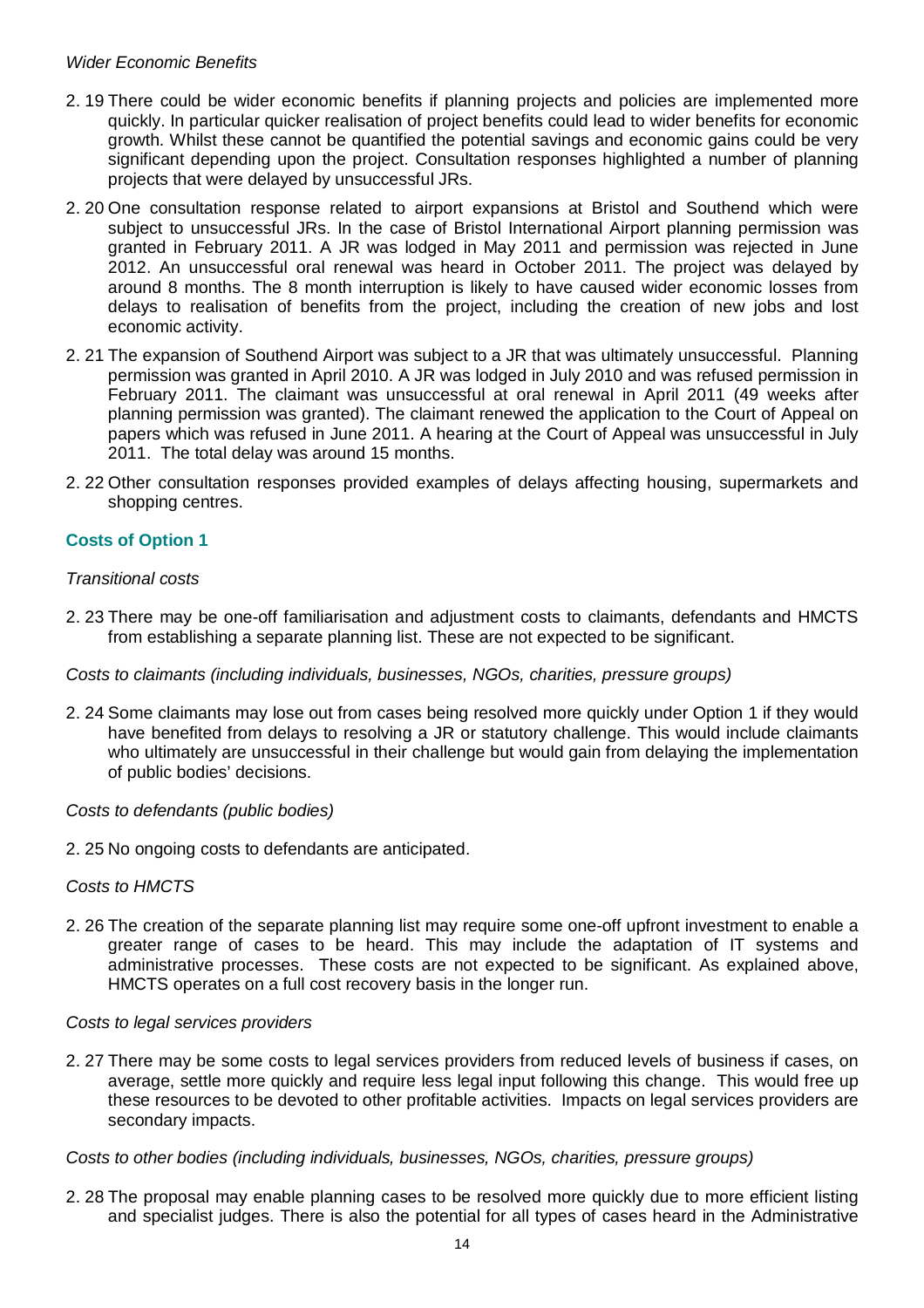Court to be resolved more quickly as fewer applications may free up court resources to process remaining cases more efficiently. This may impose costs on all those individuals and businesses that would lose out from quicker implementation of public decisions.

## **Assumptions and risks for Option 1**

- 2. 29 It is assumed under Option 1 that there would be no changes in case volumes and to case outcomes, including no change to appeal rates. It is assumed that the transferring of cases would simply result in the planning cases affected being resolved more promptly.
- 2. 30 It is assumed that the redeployment of existing judicial resource, more in accordance with the specialist skills of judges appropriate for different cases, would not generate any adverse implications for cases arising in non-planning areas.
- 2. 31 Any shortage of specialist judges with relevant experience of planning law may impact the speed with which cases can be allocated and heard.
- 2. 32 It is assumed that less legal resource would be required to present and defend cases due to the use of specialist planning judges who will be experts in planning law. Less legal resource may also be required due to shorter case duration.
- 2. 33 It is assumed that court fees and overall court fee income will not change as a result of these reforms and will remain the same for all cases affected. It is assumed that overall court costs will fall as a result of these reforms, and that the resources freed will be allocated to reducing court case durations and waiting times, to the benefit of court users.
- 2. 34 It is assumed that case durations and waiting times for other cases in the Administrative Court (i.e. not cases involving statutory planning changes or planning JRs) will remain the same following these reforms.

#### **One-in-two-out assessment for Option 1**

2. 35 The proposals in this Impact Assessment are out of scope of the One In Two Out rule as the reforms do not relate to regulation.

## **Option 2 – Procedural defects**

## **Description**

- 2. 36 There are two elements to Option 2. Under Option 2a, "no difference" arguments could be heard at the permission stage rather than later in the JR process at the request of the defendant in their Acknowledgement of Service letter. Option 2b would, in addition, lower the threshold for the likelihood of the defect in question affecting the outcome of a decision. Under this option cases could be refused permission, or the Court could refuse to grant a remedy, where it is judged that it is "highly likely" that the defect would not have altered the decision rather than "inevitable".
- 2. 37 MoJ's internal review of JR case files suggested that around 15% of JR cases included a procedural defect as one of the grounds for the JR. The case file review suggests that around 2% of all JR cases lodged were brought solely on grounds that a procedural defect applied to the decision being challenged. In 2012 around 12,600 JRs were lodged. This suggests that around 250-1,900 cases (2%-15%) may be impacted by the changes to the procedural defects test. MoJ expects that the impact is likely to be closer to the 250 estimate given that many of the cases include grounds other than procedural defects.
- 2. 38 The main impact of this option is expected to be that cases that are judged to be grounded on minor procedural flaws would be resolved more quickly (at the permission stage rather than a final hearing) and, as a result, this would require fewer resources for claimants and defendants.

## **Benefits of Option 2**

*Benefits to claimants (including individuals, businesses, NGOs, charities, pressure groups)*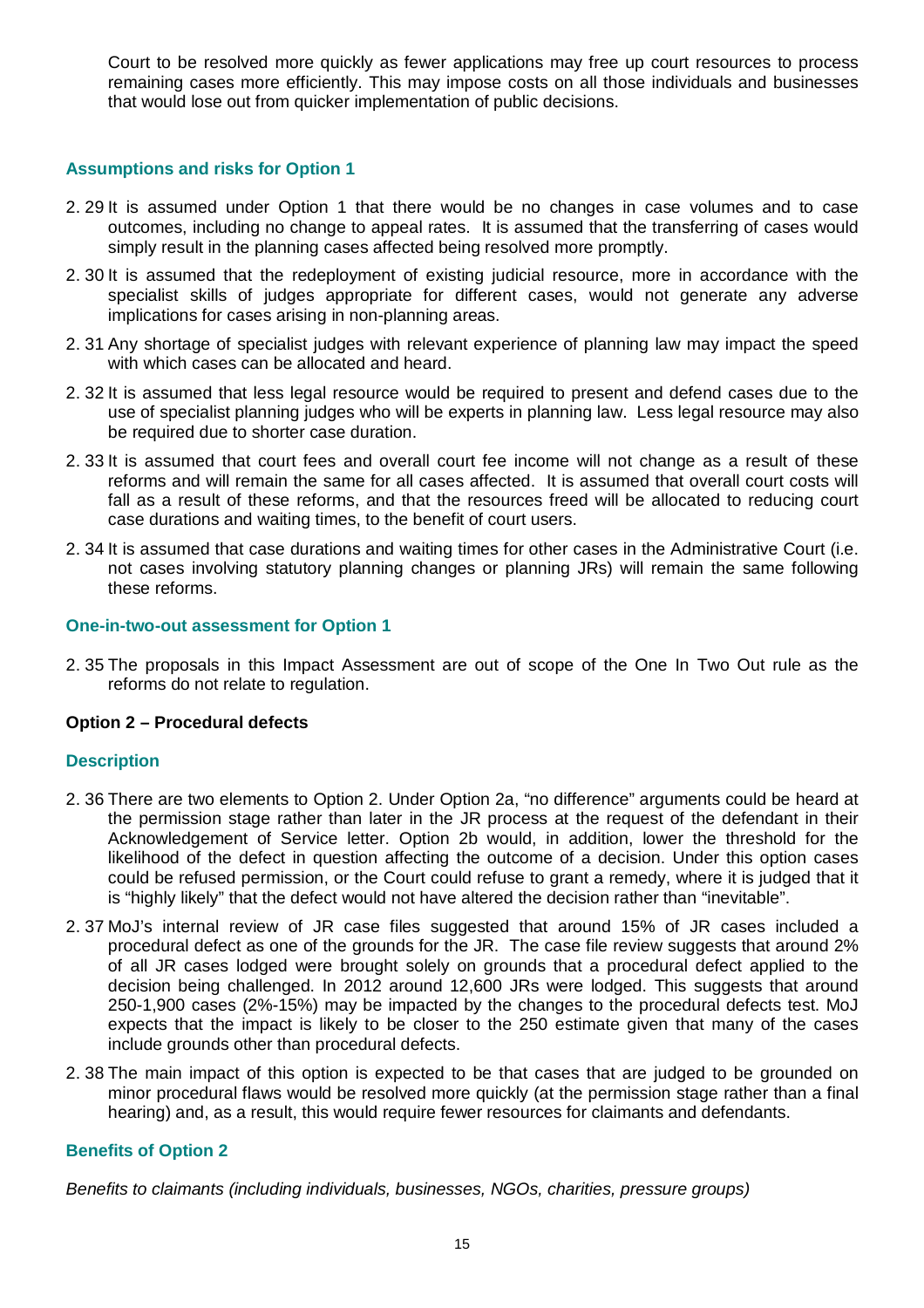2. 39 Claimants would benefit from reduced legal costs if cases are resolved at the permission stage rather than later in the JR process.

## *Benefits to defendants (public bodies)*

2. 40 Defendants would benefit if cases were resolved at the permission stage rather than later in the JR process. This is because defendants would require fewer resources to defend cases. Defendants would also be able to implement government decisions more quickly.

#### *Benefits to HMCTS*

2. 41 The quicker resolution of some cases would benefit HMCTS as fewer resources would be required to deal with the same volume of JR applications. In the short and medium terms the resources freed up may be used to address waiting times and case durations in the court system, to the benefit of court users, rather than being realised as cashable savings. HMCTS operates on a full cost recovery basis in the longer run.

#### *Benefits to the Legal Aid Agency (LAA)*

- 2. 42 The LAA may benefit if some legally aided cases are now resolved more quickly and require less funding from the legal aid budget as a result of this change. If the illustrative assumption that around 30% of JRs might be legally aided<sup>11</sup> is applied, this would equate to around 75 of the 250 cases relating solely to procedural defects, although it is not known whether procedural defects cases are more or less likely to be funded by legal aid than the overall number of JRs.
- 2. 43 The combined affects of option 4 and option 2 may result in further savings to the LAA if option 2 results in an increase in the number of cases refused permission, since option 4 proposes to pay legal aid to providers only in cases where permission is granted or, in a pre-permission case, where the LAA's discretionary funding criteria are met. The combined impact of the two options should also encourage legal aid providers to consider more carefully the merits of issuing a JR and it is possible that as a result fewer weaker JRs might be lodged.

#### *Benefits to other bodies (including individuals, businesses, NGOs, charities, pressure groups)*

2. 44 Some other bodies directly affected by a JR may stand to gain from the quicker implementation of public decisions, or from less uncertainty about their implementation. Under option 2b it is possible that some other bodies may also gain as a result of the Court in some cases no longer providing remedies in favour of the claimant. This would depend upon the nature of the remedy and how this affected the third party's interests. There is the potential for all JR cases to be resolved more quickly, not just cases that are directly affected by Option 2, as quicker resolution of cases concerning minor procedural defects may free up court resources to process other cases more quickly.

#### *Wider economic benefits*

2. 45 There could be wider economic benefits if projects and policies are implemented more quickly and if these generate wider benefits for economic growth and recovery.

## **Costs of Option 2**

#### *Transitional costs*

 $\overline{a}$ 

2. 46 There may be some one-off transitional costs to claimants, defendants and HMCTS. These are expected to be negligible. There may be some initial satellite litigation to determine how the new test works.

<sup>&</sup>lt;sup>11</sup> LAA data on cases closed in 2012/13 suggests that in around 30% of all cases the claimant is funded by legal aid. In these cases payments to/by the winning claimant would be made to/by the legal aid fund. The figure of around 30% is derived from taking the number of legally aided JR closed cases in 2012/13 and comparing this to the total volume of JRs lodged in 2012. The latter figure is provided by Administrative Court statistics.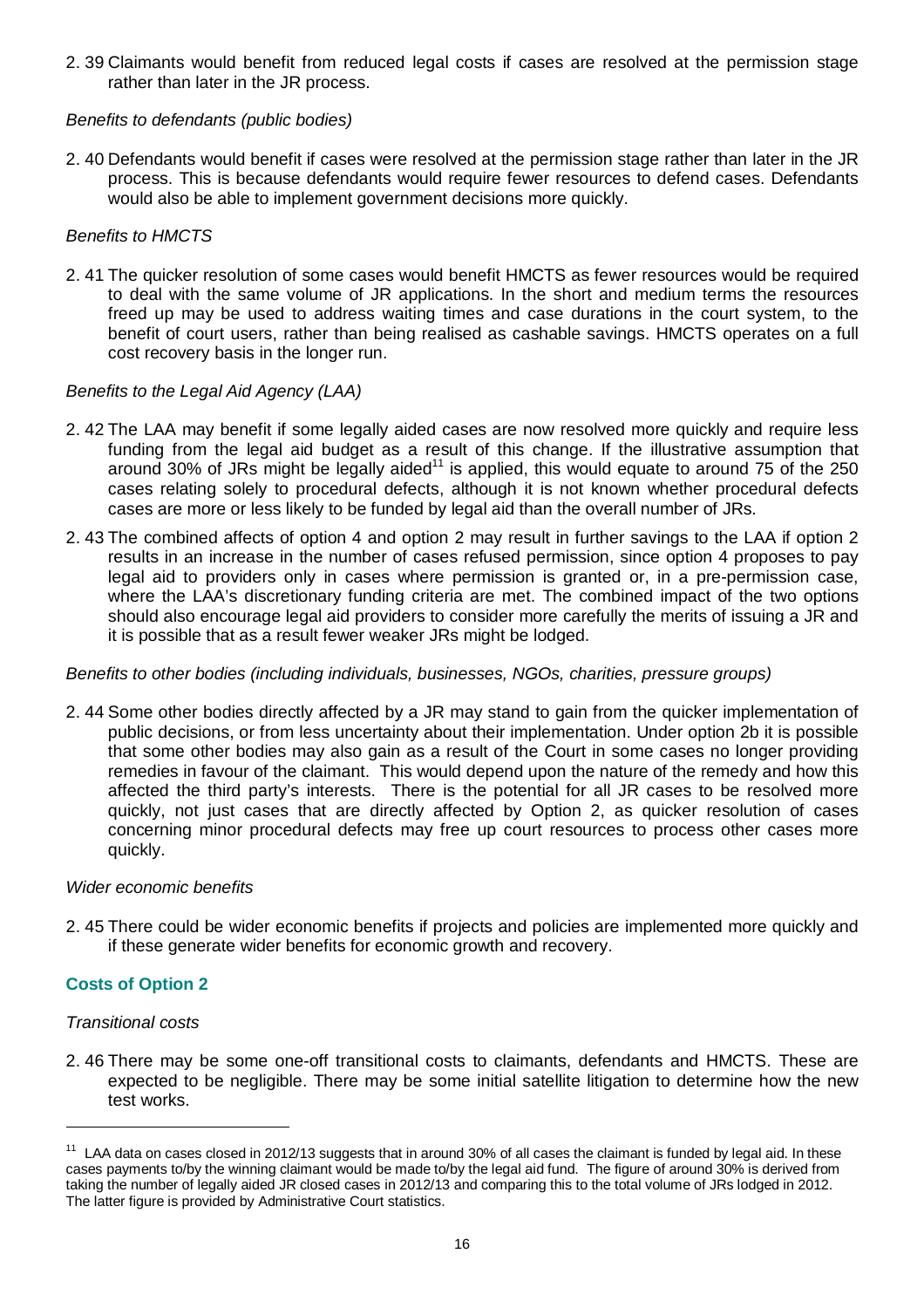## *Costs to claimants (including individuals, businesses, NGOs, charities, pressure groups)*

- 2. 47 Claimants who stand to benefit from delays to public decisions would lose out under Option 2a if their cases are dismissed earlier in the JR process than they otherwise would have been. This would include claimants who are ultimately unsuccessful but would have gained by delaying the implementation of government decisions.
- 2. 48 Some claimants whose cases might previously have resulted in a remedy from the court would also lose out if they are no longer awarded a remedy under Option 2b. These would be cases where it is judged that the procedural flaw would have stood a slim chance of changing the original decision by the public body; specifically, it would be those cases where it is judged that it is more than "highly likely" but less than "inevitable" that the flaw would have resulted in no change in the final decision. Given the high threshold that "high likely" still represents it is expected that this would occur only in a small number of cases.

## *Costs to Defendants (public bodies)*

2. 49 No ongoing costs are anticipated for defendants.

## *Costs to HMCTS*

2. 50 HMCTS may receive less overall fee income if some cases are settled at an earlier stage of the JR process following this change, in particular if fewer final hearings take place. HMCTS operates on a full cost recovery basis in the long run and the overall financial impact on HMCTS of these reforms is expected to be neutral (because the reduction in total fee income from some cases being resolved without a final hearing would be balanced by the saving in HMCTS resources from providing fewer hearings).

#### *Costs to legal services providers*

- 2. 51 When combined with the effects of option four (legal aid permission payment proposal) there may be small additional costs to legal aid providers as a result of fewer cases being granted permission as a result of the change to the procedural defects test. There may also be costs to legal aid providers as a result of behavioural changes. Given the stricter test for procedural defects fewer legal aid providers may be willing to take on at risk legal aid judicial reviews lodged solely on grounds of a procedural defect. This would result in less income for these legal aid providers. Although the government believes that this will be mitigated by the fact that legal aid providers may consider more carefully the merits of lodging JR. It is possible that fewer weaker JRs might be lodged, especially when the combined impacts of option 2 and option 4 are considered.
- 2. 52 There may be some costs to legal aid providers from reduced levels of business if some cases settle more quickly and require less legal input following this change. This would free up their resources to be devoted to other profitable activities. Impacts on legal services providers are secondary impacts.

#### *Costs to other bodies (including individuals, businesses, NGOs, charities, pressure groups)*

2. 53 Other bodies directly affected by a JR may lose out if cases are resolved more quickly and if delay would be in their interests. Under option 2b it is possible that some other bodies may also lose as a result of the Court in some cases no longer providing remedies in favour of the claimant. This would depend upon the nature of the remedy and how this affected the other bodies' interests. There is the potential for all JR cases to be resolved more quickly, not just cases that are directly affected by Option 2, as quicker resolution of cases concerning minor procedural defects may free up court resources to process other cases more quickly. This may generate costs for bodies which value delay.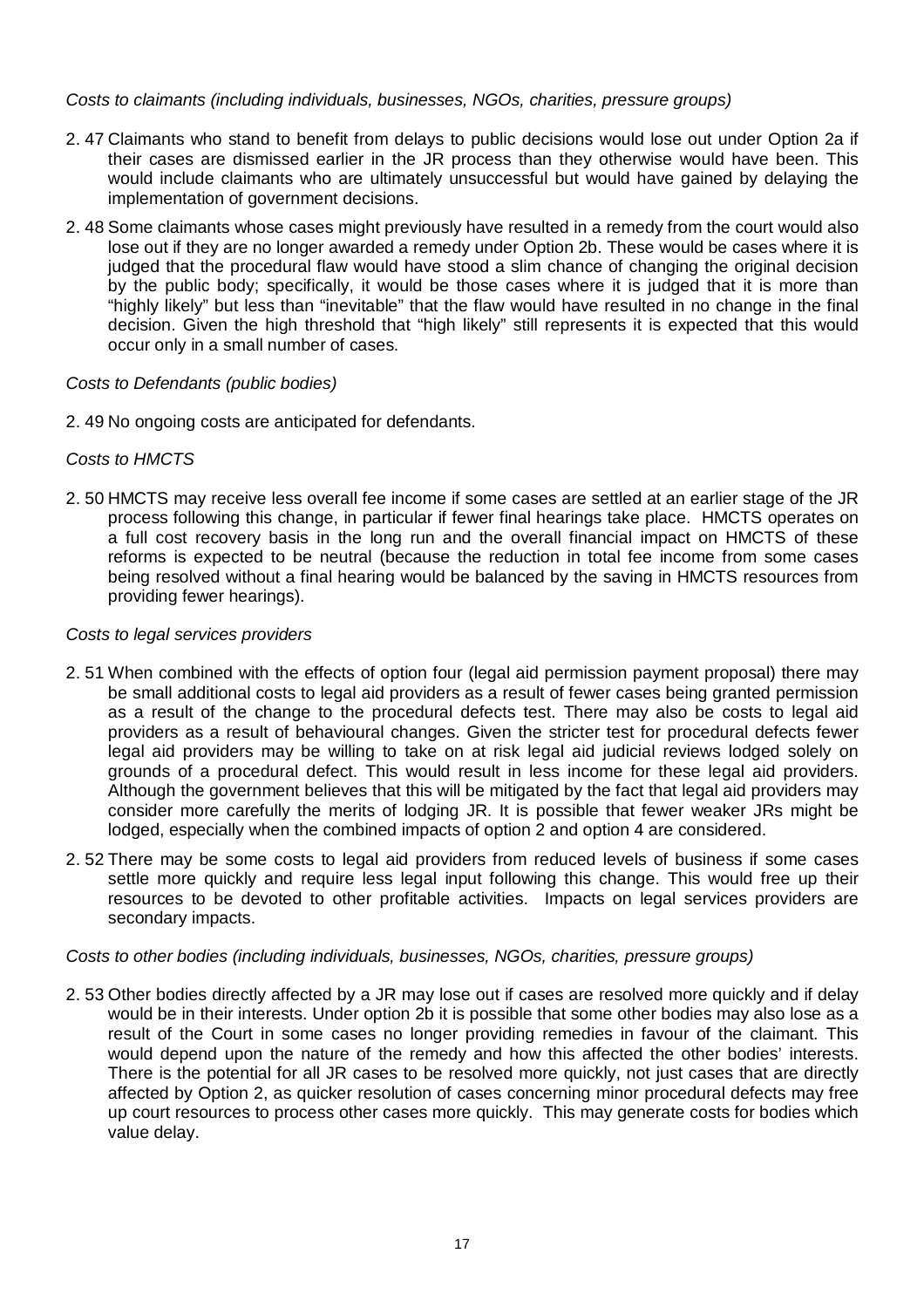### **Assumptions and risks for Option 2**

- 2. 54 It is assumed that under option 2a the same number of cases would be lodged but some cases would be resolved more quickly than would otherwise have been the case. This would apply to cases that would previously have passed the permission test and but where the procedural flaws complained of would be found to have made "no difference" to the decision at the substantive hearing, as this conclusion could now be reached at the permission stage more often. Under option 2b it is assumed that more cases would be judged as having potentially "no difference" to the final public decision. These additional cases would be those where the probability that the procedural flaw would have made "no difference" to the public body's decision is higher than "highly likely" but less than "inevitable". It is assumed that these cases (and those in which it was inevitable that there would have been no difference) could be settled earlier in the process than previously as a result of option 2. It is assumed that the outcomes of these cases might differ, in favour of defendants, if the Court provided fewer remedies in future which would have favoured the claimant.
- 2. 55 It is assumed that public bodies will correctly be able to identify cases that would have been "highly likely" to have made no difference in their Acknowledgement of Service letters. If public bodies do not correctly identify these cases, some cases that would previously have been refused permission will require greater resources overall if they require an oral hearing at the permission stage to determine the "no difference" principle instead of being adjudicated on the papers as they currently are.
- 2. 56 Following these changes claimants may devote more resources to their challenges in order to demonstrate that the procedural flaws in question would have made a substantive impact on the public body's decision. This is because claimants would now face a higher bar following the change in the "no difference" test. If this is the case defendants in turn may devote more resources in defence of the case.
- 2. 57 It is assumed that court fees and overall court fee income will not change as a result of these reforms and will remain the same for all cases affected. It is assumed that overall court costs per case will fall as a result of these reforms, as some cases will be resolved more quickly in future, and that the resources freed will be allocated to reducing court case durations and waiting times, to the benefit of court users.
- 2. 58 The cumulative impact of option 2 and option 4 should incentivise providers to take a more considered approach and therefore no longer weaker cases.

#### **One-in-two-out assessment for Option 2**

2. 59 The proposals in this Impact Assessment are out of scope of the One In Two Out rule as the reforms do not relate to regulation.

## **Option 3 – Leapfrogging**

#### **Description**

- 2. 60 There are three elements to option 3:
	- o Option 3a Extending the relevant circumstances.
	- o Option 3b Consent.
	- o Option 3c Extending the court and tribunal bodies from which a leapfrog appeal may be brought.
- 2. 61 All three elements of option 3 would work to increase the number of cases that leapfrog the Court of Appeal and proceed directly to the Supreme Court. This option would apply to all civil cases and not just JR cases.
- 2. 62 Little information is available on the extent of leapfrogging under the current arrangements, although this reform would only affect a small number of cases that make onwards appeals from the eligible courts. Court statistics show that on average between 2007 and 2012 there were around 1,300 appeals filed at the civil division of the Court of Appeal per year. It appears that only a small proportion of these cases go on to appeal to at the Supreme Court; between the Supreme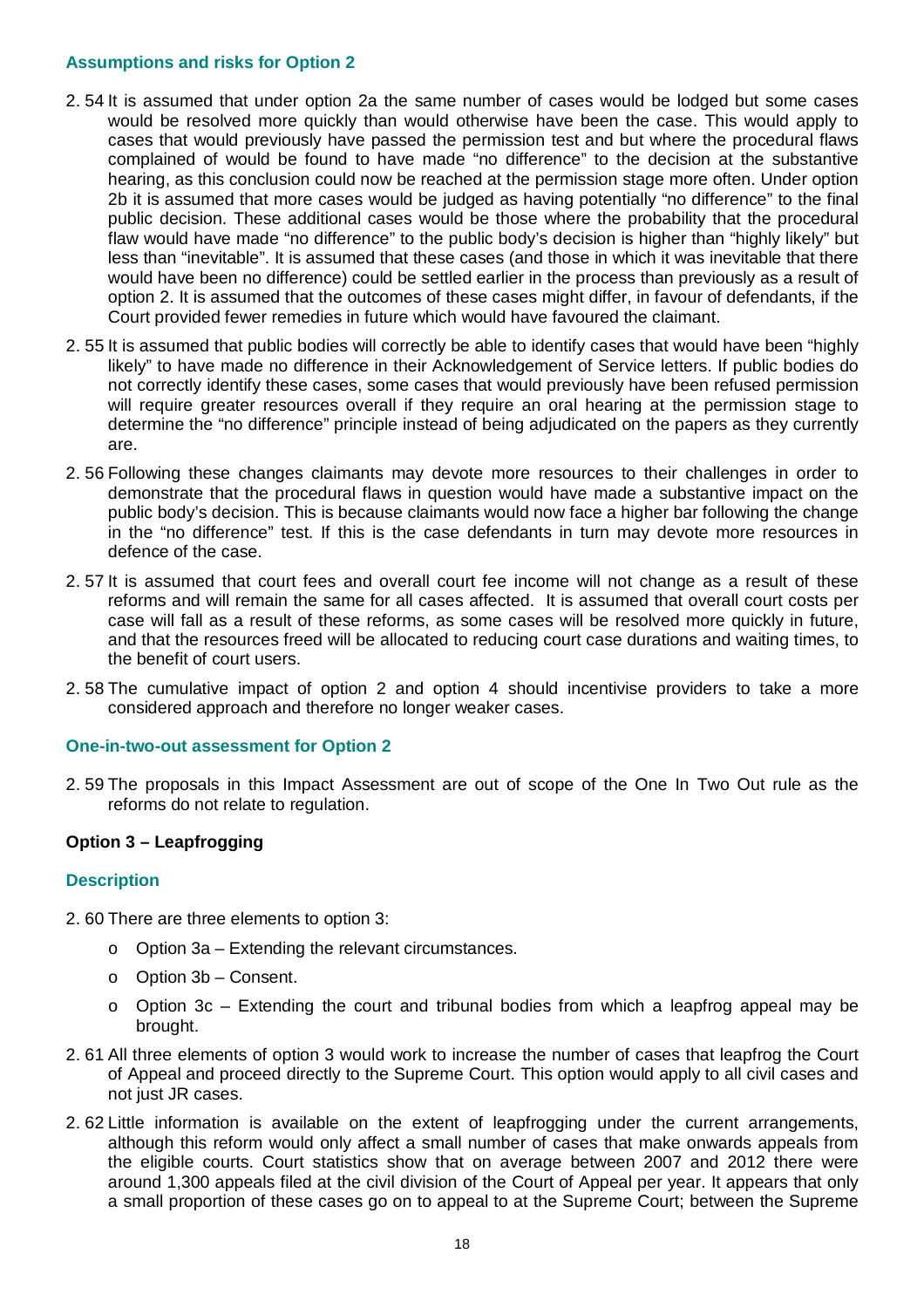Court opening in 2009 and 2012, it has had a total caseload of 221 cases from England and Wales, with around  $70$  of these being for the latest year,  $2012<sup>12</sup>$ 

- 2. 63 Indicative management information from the Court of Appeal also provides some information on the timeliness of JR appeals (rather than all civil cases) and indicates that between June 2008 and May 2013 on average, the Court of Appeal made a decision on applications for leave to appeal to the Court of Appeal in around 140 days.<sup>13</sup>
- 2. 64 As these figures illustrate, this change is likely to affect only a small number of cases, however, these cases tend to be particularly important or complex and, therefore, there are potentially significant benefits to their quicker resolution which is expected to be the main impact of option 3.

## **Benefits of Option 3**

### *Benefits to claimants (including individuals, businesses, NGOs, charities, pressure groups)*

2. 65 Some claimants might benefit if a decision on their case is reached more quickly in future and if reduced delay was in their interests. This may apply to cases where claimants win their case or the case is settled in the claimant's favour outside of court more quickly and hence where the claimant secures a positive outcome sooner. Claimants would benefit from reduced legal costs if cases were resolved with the same outcomes but after going through fewer court stages, i.e. one appeal stage not two appeal stages.

#### *Benefits to defendants (public bodies)*

2. 66 Defendants would be able to implement government decisions more quickly in cases where they win. Defendants may also gain from quicker resolution in cases which they lose if this enables an alternative solution to the issue at hand to be pursued more quickly than would otherwise be the case. Defendants would benefit from reduced legal costs if cases were resolved with the same outcomes but after going through fewer court stages, i.e. one appeal stage not two appeal stages.

#### *Benefits to HMCTS*

2. 67 Fewer HMCTS resources would be required to deal with civil appeals at the Court of Appeal. In the short and medium terms the resources freed up may be used to address waiting times and case durations in the court system, to the benefit of court users, rather than being realised as cashable savings. HMCTS operates on a full cost recovery basis in the longer run.

## *Benefits to the Legal Aid Agency (LAA)*

2. 68 The LAA may benefit if some legally aided cases are now resolved more quickly and require less funding from the legal aid budget as a result of this change.

#### *Benefits to other bodies (including individuals, businesses, NGOs, charities, pressure groups)*

2. 69 Some individuals and businesses who are directly affected by a JR stand to gain from the quicker implementation of public decisions, or less uncertainty about their implementation. There is the potential for all cases that appeal to superior courts to be resolved more quickly, not just those that leapfrog the Court of Appeal. This is because leapfrogging may free up court resources to process other cases more quickly. This will depend on the allocation of resources across the court system following this change.

#### *Wider economic benefits*

 $\overline{a}$ 

2. 70 There could be wider economic benefits if projects and policies are implemented more quickly and if these generate wider benefits for economic growth and recovery.

 $12$  Figures on the caseloads at the Court of Appeal and Supreme Court are available here:

https://www.gov.uk/government/uploads/system/uploads/attachment\_data/file/207807/court-stats-q1-ad-tables.xls These figures are a further breakdown of the already published data from the Court of Appeal, which is available here: https://www.gov.uk/government/uploads/system/uploads/attachment\_data/file/207807/court-stats-q1-ad-tables.xls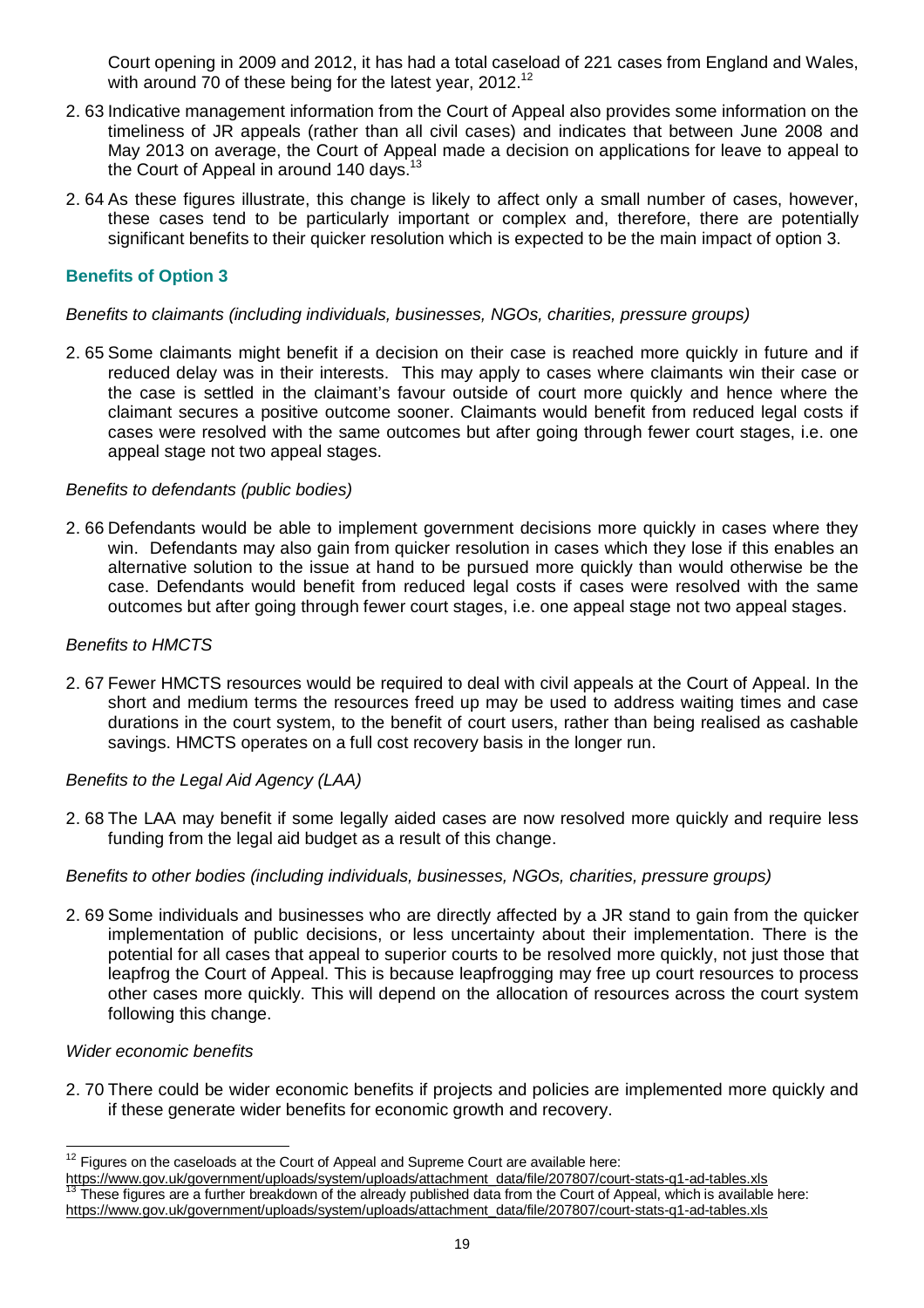## **Costs of Option 3**

#### *Transitional costs*

2. 71 There may be some one-off transitional costs to claimants, defendants and HMCTS. These are expected to be negligible. There might be some initial satellite litigation to determine how the new arrangements work.

*Costs to claimants (including individuals, businesses, NGOs, charities, pressure groups)*

2. 72 Claimants who stand to benefit from delays to public decisions may lose out under option 3 if their appeals are resolved more quickly than they otherwise would have been.

### *Defendants (public bodies)*

2. 73 No ongoing costs are anticipated for defendants.

#### *Costs to HMCTS*

2. 74 HMCTS may receive less overall fee income if some cases leapfrog the Court of Appeal following this change. HMCTS operates on a full cost recovery basis in the long run and the overall financial impact on HMCTS of these reforms is expected to be neutral (because the reduction in total fee income from some cases leapfrogging the Court of Appeal would be balanced by the saving in HMCTS resources from providing fewer Court of Appeal hearings).

#### *Costs to legal services providers*

2. 75 There may be some costs to legal services providers from reduced levels of business if some cases settle more quickly and require less legal input following this change. This would free up resources to be devoted to other profitable activities. Impacts on legal services providers are secondary impacts.

## *Costs to other bodies (including individuals, businesses, NGOs, charities, pressure groups)*

2. 76 Other bodies directly affected by a JR may lose out if cases are resolved more quickly and if delay would be in their interests. There is the potential for all cases that appeal to superior courts to be resolved more quickly, not just those that leapfrog the Court of Appeal. This is because leapfrogging may free up court resources to process other cases more quickly. This will depend on the allocation of resources across the court system following this change. This may generate costs for bodies which value delay.

## **Assumptions and risks for Option 3**

- 2. 77 It is assumed under option 3 that more civil cases that appeal to superior courts would be leapfrogged to the Supreme Court. It is also assumed that these cases would be resolved more quickly as a result of leapfrogging. The volume of JR appeals is assumed to remain the same.
- 2. 78 It is assumed that parties are able to correctly judge which cases would ultimately have appealed to the Supreme Court so that only cases that would otherwise have appealed to the Supreme Court following a Court of Appeal judgement would leapfrog. It is therefore assumed that participants would save the resources used to argue cases in the Court of Appeal. If parties are unable to correctly identify these cases that some cases would be heard in the Supreme Court that would previously not have reached this stage; this may require greater resources than if these cases had been settled in an inferior court.
- 2. 79 It is assumed that the same final judgement and case outcomes would be made for cases that leapfrog under option 3 and no additional resources would be required for participants making their case directly in Supreme Court. Cases may take longer in the Supreme Court if lines of argument are less well rehearsed because of the omission of earlier hearings at the Court of Appeal.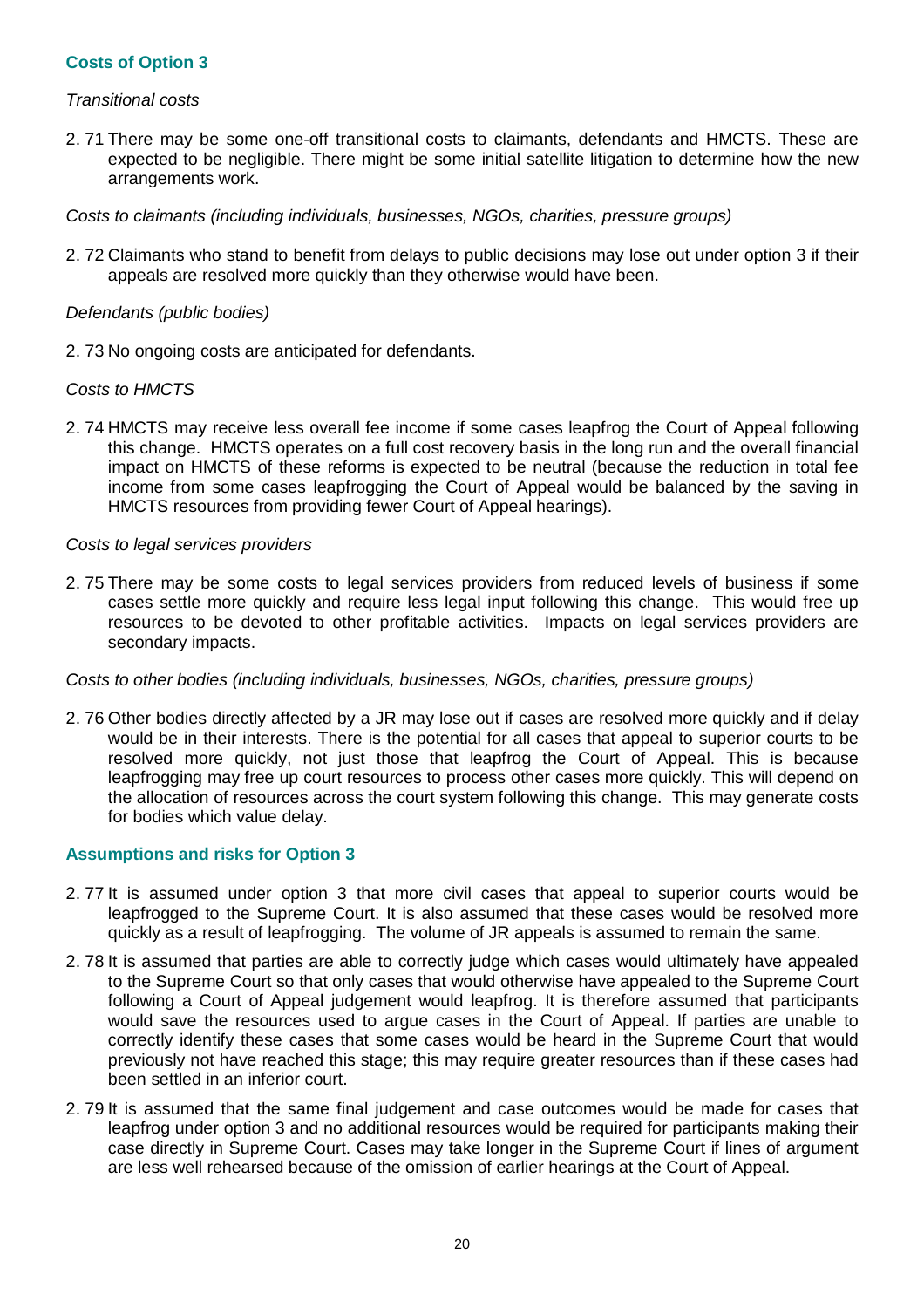2. 80 It is assumed that, in the medium term, the resources available in the Court of Appeal and Supreme Court will adjust to reflect new workloads following this change. If this does not occur, backlogs or spare capacity may arise in the court system.

#### **One-in-two-out assessment for Option 3**

2. 81 The proposals in this Impact Assessment are out of scope of the One In Two Out rule as the reforms do not relate to regulation.

**Option 4 – Payment to provider for work carried out on an application for permission for Judicial Review contingent on permission being granted; with a discretion to permit the LAA to pay providers in certain cases which conclude before a permission decision**

#### **Description**

2. 82 This option proposes that providers should only be paid for work carried out on an application for permission (including a request for reconsideration of the application at a hearing, the renewal hearing or an onward permission appeal to the Court of Appeal), if permission is granted by the Court or, in a case which concludes prior to permission, where the LAA exercises discretion in the provider's favour. Legal aid would still be available for pre-proceedings work, and reasonable disbursements such as expert fees and court fees (but not Counsel's fees) which arise in preparing the permission application will be paid. In addition if an initial permission application is not successful but permission is subsequently secured, e.g. at an oral renewal, then the legal aid provider would be paid for all work including that relating to the initial permission application.

#### **Summary of key data**

- 2. 83 The civil legal aid reforms have been modelled against a flat baseline of 2012/13 closed cases. As this data is taken from a live administrative system there have been changes since the consultation IA and therefore the closed case data was updated on November 19<sup>th</sup> 2013. Borderline cases have also been removed from this analysis as following the Legal Aid Transformation changes these cases will no longer receive legal aid funding and should therefore not be included in the baseline.
- 2. 84 The data used in this Impact Assessment is drawn from the LAA and includes JR work undertaken at the pre-action stage before court proceedings have been issued. The accuracy of this data is dependent upon how case outcomes have been recorded by legal aid providers. These volumes are not directly comparable to the Administrative Court data on the overall volumes of JR cases where court proceedings have been issued (i.e. cases that are formally lodged at the Administrative Court).
- 2. 85 Table 1 presents the data drawn from the LAA showing the number of JR cases that received legal aid funding in 2012/13. The data is split by LAA end-point codes. Legal aid providers are asked to select one of codes E-J when recording the outcome of a JR certificate but LAA records show that providers have also been selecting A-D (normally only for non JR cases). For this reason all JR certificates recorded against end-point codes A-J have been considered in this Impact Assessment.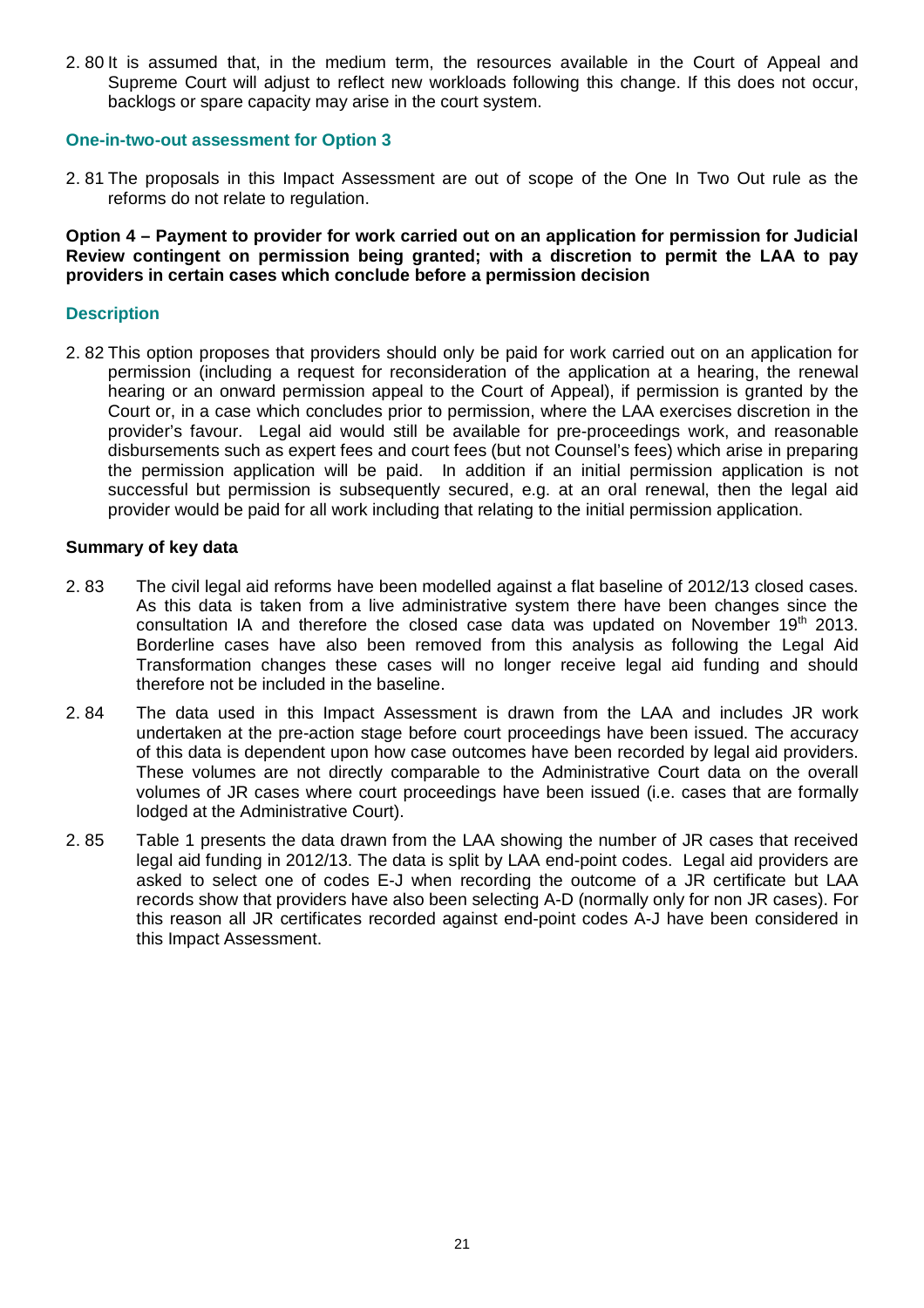## **Table 1: LAA Judicial Review end-point code data**

| <b>End-point</b><br>Code | <b>Description</b>                                                                                   | 2012/13<br><b>Cases</b> |
|--------------------------|------------------------------------------------------------------------------------------------------|-------------------------|
| A                        | No proceedings issued                                                                                | 595                     |
| B                        | Proceedings issued, no final hearing                                                                 | 312                     |
| C                        | Determined at final hearing                                                                          | 147                     |
| D                        | Determined on appeal                                                                                 | 8                       |
| E                        | No proceedings have been issued or where a case<br>is withdrawn or settled before the court makes an |                         |
|                          | initial decision whether or not to grant permission                                                  | 1420                    |
| F                        | Permission not granted, concluded at first<br>application stage (usually papers)                     | 537                     |
| G                        | Permission not granted, concluded after renewed<br>application                                       | 214                     |
| H                        | Permission granted, no final hearing took place                                                      | 279                     |
|                          | Permission granted, determined at final hearing                                                      | 74                      |
|                          | Permission granted, determined on appeal                                                             | 31                      |
| N/K                      | No End-point 1 code submitted                                                                        | 231                     |

- 2. 86 The data in table 1 provides the following information about the number of cases affected by the proposal:
	- In 2012/13 there were  $3.617<sup>14</sup>$  JR cases which received legal aid funding (end-point codes A-J);
	- In 2012/13 539 cases had permission granted and would continue to receive funding under the proposal (end-point code C, D, H, I&J);
	- In 2012/13 no proceedings issued in 595 cases. These cases would not be affected by the proposal (end-point code A);
	- In 2012/13 permission was refused in 751 cases. These cases would no longer receive legal aid funding under the proposal (end-point codes F&G);
- 2. 87 Due to the descriptions in the end-point codes and how case outcomes have been recorded by providers there is some uncertainty in respect of two of the end-point codes:
	- In 2012/13 there were 312 cases (end-point B) where proceedings issued but there was no final hearing<sup>15</sup>. It is not known whether permission was granted in these cases and therefore whether they would be affected by the proposals. It is possible that a proportion of these cases could receive a discretionary payment from the LAA, but this is uncertain since it is not known at what point these cases ended.
	- In 2012/13 there were 1,420 cases (end-point E) where no proceedings were issued or where a case was issued but withdrawn or settled before it was considered by the Court. A proportion of cases where proceedings were issued and then withdrawn or settled would be affected by the proposal but there is uncertainty as to the number because of the way in which they have been recorded. We expect that a proportion of these cases would receive a discretionary payment from the LAA, but we cannot say with certainty how many. It is also likely that some of these cases will not have issued proceedings and will therefore not be affected by the proposals.

 $\overline{a}$ 

**<sup>14</sup>** The 3,633 figure refers to cases which received Legal Representation and does not include cases which received Legal Help. We are unable to determine how many Legal Help cases involved giving advice on a (potential) judicial review. This also excludes cases lacking any code (N/K)(111 in 2011/12 and 232 in 2012/13).

<sup>&</sup>lt;sup>15</sup> There is also a possibility that this figure could include some cases in which applications for interim relief are made, but the permission application is not ultimately lodged. Such cases would not be affected by our proposal.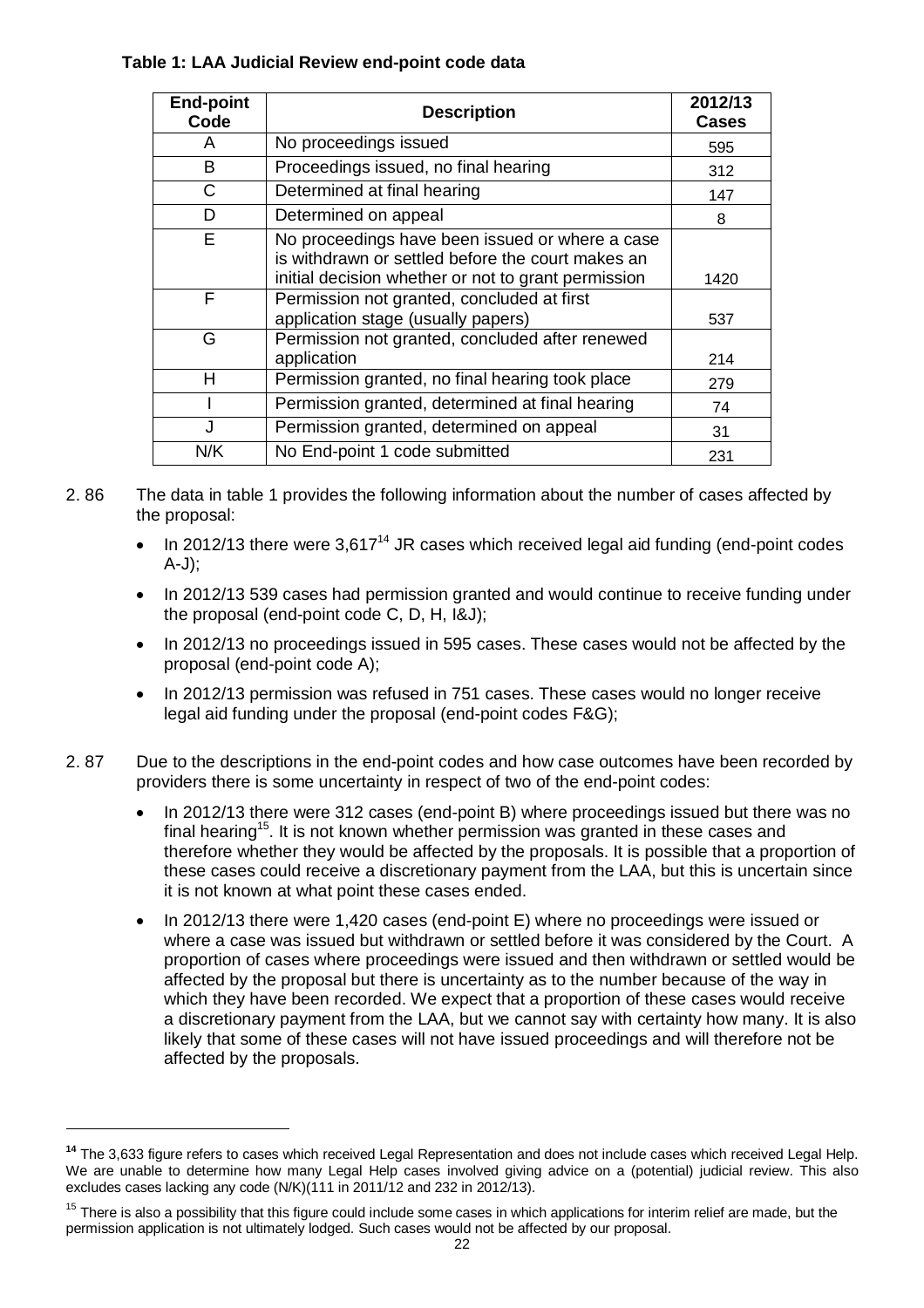- 2. 88 We are unable to establish the exact cost of preparing permission applications; however the LAA have advised that the default emergency certificate limit is £1,350 per case. This has been reduced by 10%, from £1,500, to account for previous legal aid changes<sup>16</sup>. This has been used as the estimated cost to the provider for each case for which legal aid is no longer paid out rather than the exact cost of a case as recorded by the LAA. This is because it is not possible to separate out from LAA data the cost of work on the permission application from other work that would still be funded, such as pre-proceedings work.
- 2. 89 The LAA holds data on the final cost of a case, net of disbursements, but as this does not separate out work done at each stage of the case it is not possible to use this to estimate the benefit to the LAA of no longer paying legal aid in cases where permission is refused. However, this data can be used to provide a check against whether £1,350 is a reasonable estimate of the cost of work done on the permission stage of a case.
- 2. 90 Table 2 provides data on the mean, median, maximum and minimum cost of legally aided JR cases, with and without disbursements that could be affected by the proposals as recorded in the LAA administrative data. The median has been given, rather than just the mean, as the mean is skewed by a small number of very high cost cases.
- 2. 91 Table 2 shows that, while there is a wide distribution in the costs of a case, £1,350 is close to the median full cost in cases that could not longer receive funding. The table shows that £1,350 is slightly above the median cost in cases with end-point code B&E but is below the median cost in cases with end-point code F&G. This suggests £1,350 is not an unreasonable proxy for the cost of work on the permission stage of a JR application.

|                                                                           |        |                                      | <b>Full cost of case</b> |     |
|---------------------------------------------------------------------------|--------|--------------------------------------|--------------------------|-----|
| <b>End-point Codes</b>                                                    | Mean   | <b>Median</b>                        | Max                      | Min |
| Uncertain whether would<br>receive payment (end-points<br><b>B&amp;E)</b> | £2,196 | £1,323                               | £25,713                  | £7  |
| <b>Heard and permission</b><br>refused (end-points F&G)                   | £3,339 | £1,988                               | £43,287                  | £15 |
|                                                                           |        | <b>Full cost minus disbursements</b> |                          |     |
| Uncertain whether would<br>receive payment (end-points<br><b>B&amp;E)</b> | £2,034 | £1,264                               | £24,044                  | £7  |
| <b>Heard and permission</b><br>refused (end-points F&G)                   | £3,121 | £1,899                               | £31,443                  | £15 |

## **Table 2: Case cost information for legally aided JRs; 2012/13 closed case data**

*Note: case costs have been reduced by 10% to account for the recent legal aid reforms. This will include cases where some costs have been met by the other party.*

## **Benefits of Option 4**

*Benefits to the Legal Aid Agency (LAA)* 

2. 92 From the 2012/13 data, we can be certain that under this proposal payment would not be made in 751 cases where permission was refused. This is a benefit to the legal aid fund, to the sum of approximately £1million per annum based on the above costs per case. The data also shows that in 2012/13 there were up to an additional 1,732 cases that could be affected by the proposals (end-point codes B&E). If payment were no longer received in all of these cases this would be an additional benefit to the LAA of approximately £2million per annum, based on the above costs per case. However, this is the upper bound benefit as it is expected that a proportion of these cases would receive a discretionary payment and there is also some uncertainty as to the outcome of these cases. This gives a benefit to the LAA in the range of £1-£3million. The split of the benefits is shown in Table 3.

## **Table 3: Benefit to the LAA from Judicial Review payment changes (£millions; 2012/13)**

 $\overline{\phantom{a}}$  $16$  This rate was cut by 10% following the introduction of the Legal Aid Reforms in 2012/13.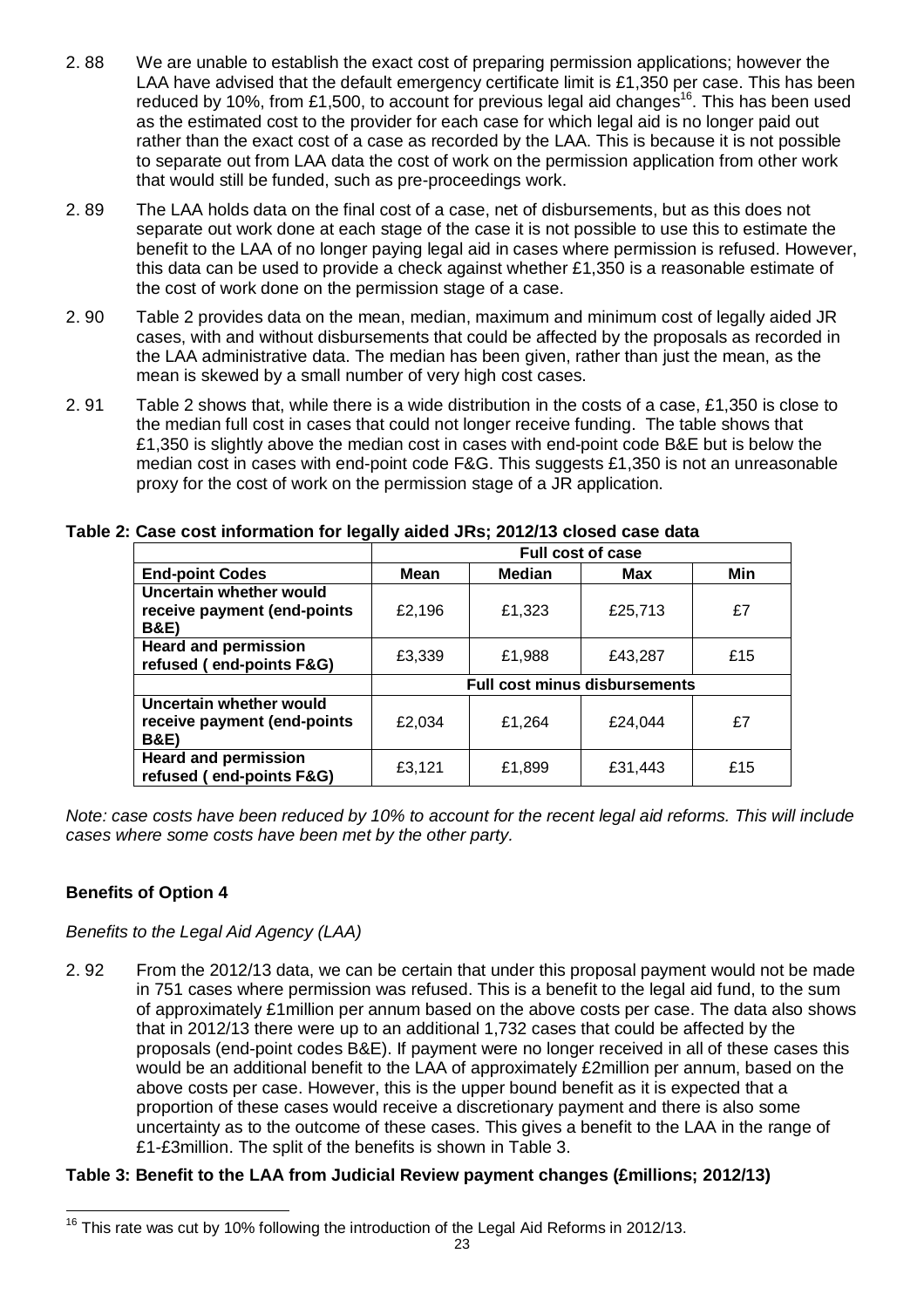| <b>Number</b> | Low   | High |
|---------------|-------|------|
|               |       |      |
| 751           | 1.0   | 1.0  |
|               |       |      |
| 312           | 0.0   | 0.4  |
|               |       |      |
| 1,420         | 0.0   | 1.9  |
|               |       | 3    |
|               | 2,483 |      |

*Note: costs have been rounded to the nearest £1m.*

- 2. 93 The LAA may also benefit from administrative cost savings if there is a reduction in the volume of legally aided Judicial Review permission applications sought**.**
- 2. 94 It is possible that **option 2 procedural defects** will increase the number of legally aided cases where permission is refused. This would lead to higher savings to the LAA as it would result in a higher number of cases where legal aid is not paid for the permission stage of a case. There were 12,600 JRs lodged in 2012 and 15% (around 1,900) were brought on grounds which included a procedural defects. Around 2% (250) were brought solely on the grounds of procedural defects. Using the assumption, outlined in 2.2, that around 30% of cases relate to legal aid this implies that there could be around 75 affected cases funded by legal aid that were bought solely on procedural defects grounds in 2012/13. However, this is uncertain since it is not known whether procedural defects cases are more or less likely to receive legal aid than all JR cases. It is also not known how many of these may be refused permission and would therefore be affected by a combination of both options 2 and 4.

## *Benefits to defendants (public bodies)*

2. 95 Defendants may gain from reduced legal costs if there is a reduction in the volume of weaker JR permission applications sought, assuming that defendants do not recover all of their legal costs in cases which they win at present.

#### *Benefits to claimants*

2. 96 At the margin it is possible that fewer weaker JR permissions might be sought from the court. This might have positive implications for the waiting times and case durations of other, meritorious JR cases. It is unclear how significant this impact might be. This might be beneficial for these other JR claimants, if they value quicker case resolution positively.

#### *Benefits to HMCTS*

2. 97 If fewer permission applications are sought from the court there might be a reduction in overall court costs. This is assumed to be comparable to the consequent reduction in total court fee income, as HMCTS operates on a full cost recovery basis in the longer term. Any HMCTS resources freed up as a result are assumed to be allocated to reducing waiting times and case durations in other court cases, including other JR cases.

#### *Benefits to other bodies (including individuals, businesses, NGOs, charities, pressure groups)*

2. 98 There are no significant anticipated benefits for other bodies.

#### *Wider benefits*

2. 99 It is expected that the introduction of the proposal where the provider is not paid for work carried out on an application for permission for JR will have the wider benefit of helping to command public confidence in the civil legal aid system.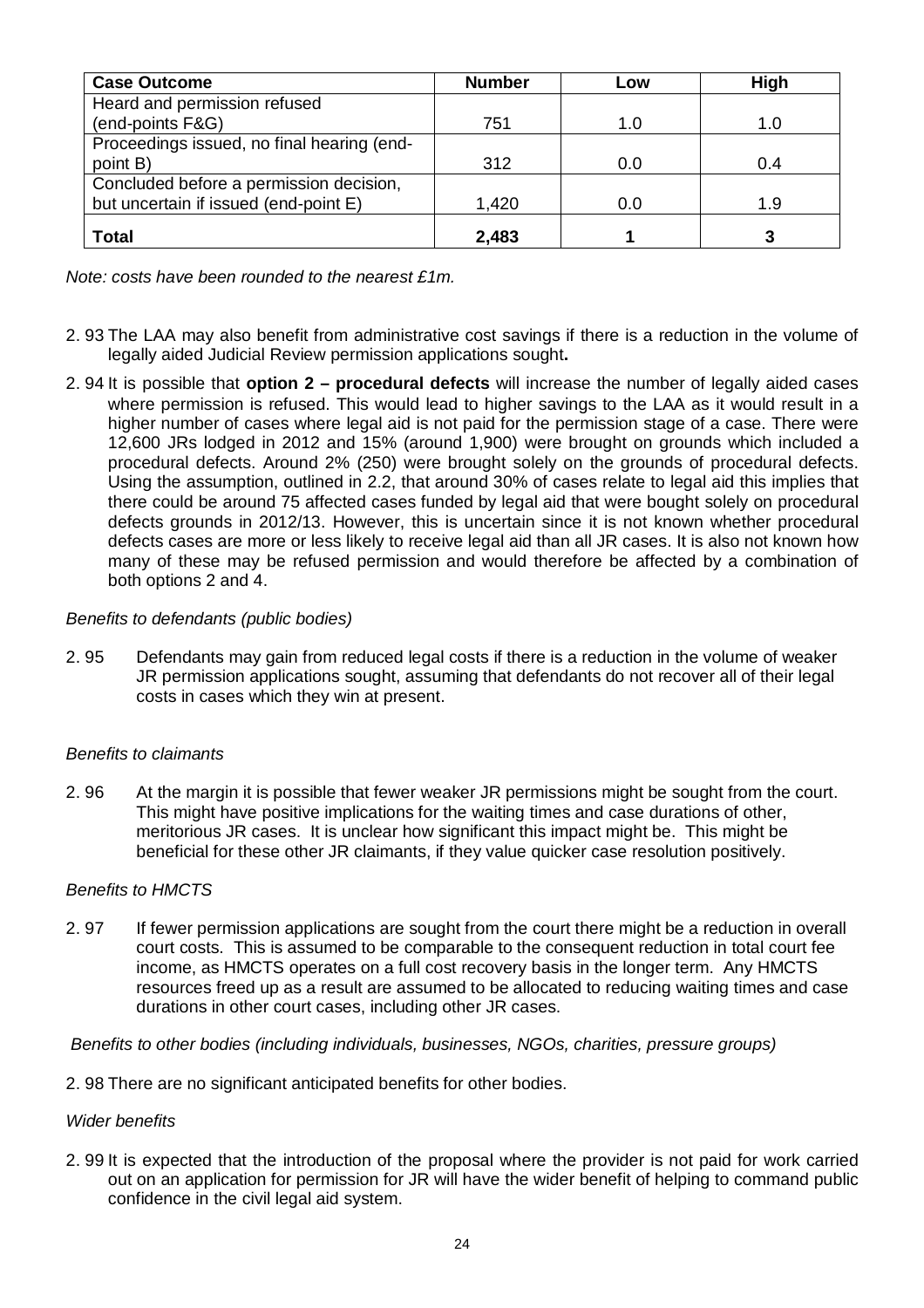## **Costs of Option 4**

### *Costs to Legal aid providers*

- 2. 100 Legal aid providers would experience a reduction in income from the legal aid fund in relation to cases which do not secure permission in future and for which work on the permission application is no longer funded by the LAA.
- 2. 101 In some cases the legal aid provider might undertake the same amount of work as now but receive less income from the LAA. In other cases the legal aid provider might undertake less work, for example if permission is not sought in future. It is assumed that the provider would still carry out pre-proceedings work on the same number of cases, as this work would not be done at risk.
- 2. 102 The above paragraphs show that, based on 2012/13 closed case data, providers may no longer receive payment in anywhere between 751 and 2,483 cases. This will result in a cost to providers of between £1million and £3million per annum.
- 2. 103 There will be some small additional costs to providers of applying for the discretionary payment if they are not successful. Where providers are successful these costs would be met by the LAA. Providers will also face costs if they ask for an internal review or judicially review any decision not to award a discretionary payment and are not successful.
- 2. 104 As discussed above, there could be additional costs to providers if cases bought solely on procedural defects grounds are no longer granted permission and so providers are no longer paid for this work. However, the number of cases and the cost to providers is uncertain.

#### *Costs to claimants*

2. 105 At the margin it is possible that fewer weaker JR permission applications might be made. It is unclear whether this would generate a cost to claimants, as these cases probably would not have secured permission had they been pursued.

#### *Costs to defendants (public bodies)*

2. 106 There are no anticipated costs to defendants.

## *Costs to HMCTS*

- 2. 107 If fewer permission applications are made there might be a reduction in total court fee income. This is assumed to be comparable to the consequent reduction in overall court costs. HMCTS operates on a cost recovery basis in the longer term.
- 2. 108 If the proposal leads to an increase in Litigants in Person then this could lead to an increase in costs to HMCTS as it is likely to lead to an increase in the length of a case. However, as explained above, HMCTS operates on a full cost recovery basis in the longer term.
- 2. 109 There is a risk of a rise in judicial review cases if providers decide to judicially review the decision not to award a discretionary payment and any appeal is not successful. This would lead to additional costs to HMCTS, although HMCTS operates on a cost recovery basis in the longer-term.

#### *Costs to LAA*

- 2. 110 Removing payments for permission application in JR will lead to a small one-off increase in LAA administration costs. The LAA may need to amend its IT systems to implement this policy. Some additional training may also be required.
- 2. 111 There will also be ongoing costs to the LAA as it will be at the discretion of the LAA whether to award costs in cases that conclude before a permission decision. The LAA estimate this cost to be £0.15m per annum as a result of up to 1,732 cases applying for discretionary funding.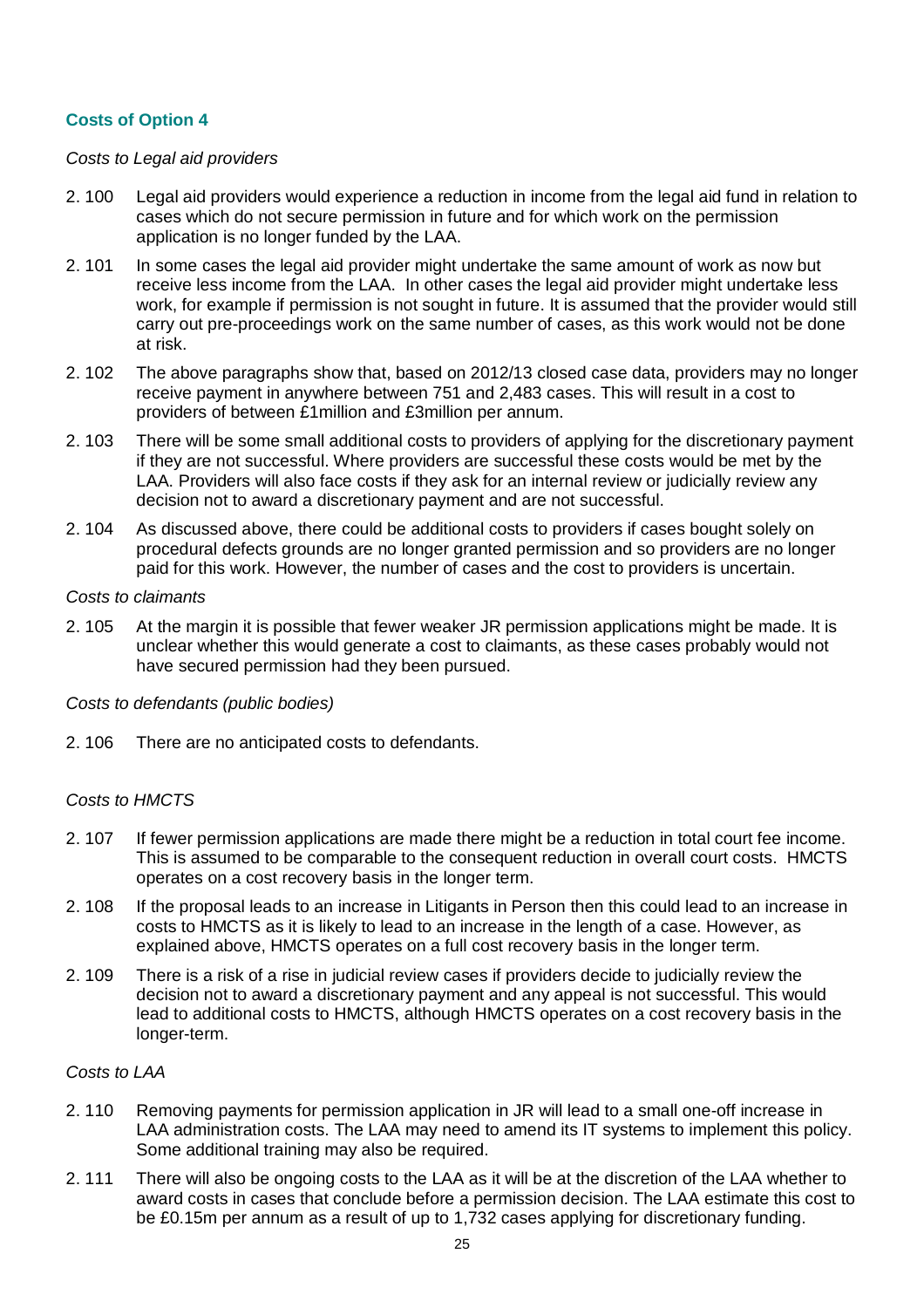- 2. 112 There will be additional costs to the LAA for each internal review where the provider challenges the decision not to award them funding. This is estimated at £30 per appeal. This gives a cost in the range of £0 - £0.05m on the basis that there could be anywhere between 0 and 1,732 appeals. In addition, the LAA will incur further admin costs for the final LAA assessment after appeals have been heard. This cost is estimated at £0.05m and is assumed not to vary with the number of appeals.
- 2. 113 These costs do not include the cost to the LAA of defending any subsequent judicial reviews that providers decide to make as a result of a decision not to grant them a discretionary payment.
- 2. 114 There may also be small further additional costs to the LAA if providers bill for a greater sum as a result of the time taken to apply for the discretionary payment. This cost would only be incurred by the LAA if the provider was successful in their application.

*Costs to third parties (including individuals, businesses, NGOs, charities, pressure groups)*

2. 115 There are no anticipated costs to third parties.

## **Assumptions and risks for Option 4**

- 2. 116 The following assumptions have been made in the estimation of the costs and benefits for the legal aid proposal.
	- The provider response to the proposal is uncertain. Existing means and merits tests are not being changed as part of this proposal. Providers should be incentivised to consider cases more carefully before issuing JR proceedings. We have assumed that at the margin there may be a reduction in the number of weaker JR permissions applications, and that these probably would not have secured permission had they been pursued. We have assumed that providers would still carry out the pre-proceedings work as before, and would be paid for this work.
	- Some legal aid providers may take on fewer Judicial Review cases more generally given the risk of non payment. We consider this should be mitigated by the proposed discretion of the LAA to award payment in cases that conclude before a permission decision is made by the court, particularly as the discretionary criteria have been modified following consultation to provide greater flexibility to make payment where it is reasonable to do so and therefore reduce the exposure that the provider bears.
	- The civil legal aid reforms have been modelled against a flat baseline of 2012/13 closed cases. As this data is taken from a live administrative system there have been changes since the consultation IA and therefore the closed case data was updated on November 19<sup>th</sup> 2013. Borderline cases have also been removed from this analysis as following the Legal Aid Transformation changes these cases no longer receive legal aid funding and should therefore not be included in the baseline.
	- The data used in this Impact Assessment is drawn from the LAA and includes JR work undertaken at the pre-action stage before court proceedings have been issued. The accuracy of this data is dependent upon how case outcomes have been recorded by legal aid providers. These volumes are not directly comparable to the Administrative Court data on the overall volumes of JR cases where court proceedings have been issued (i.e. cases that are formally lodged at the Administrative Court).
	- Costs to the LAA are based on the assumption that the maximum number of cases, 1,732, apply for the discretionary payment and that anywhere between 0 and all of these cases request an internal review. The costs do not account for any providers that judicially review the decision not to award them a discretionary payment.
- 2. 117 The following risks apply to Option 4:
	- Uncertainties in the Judicial Review legal aid data mean that the costs and benefits of this proposal are uncertain. These uncertainties have been explained in the section above.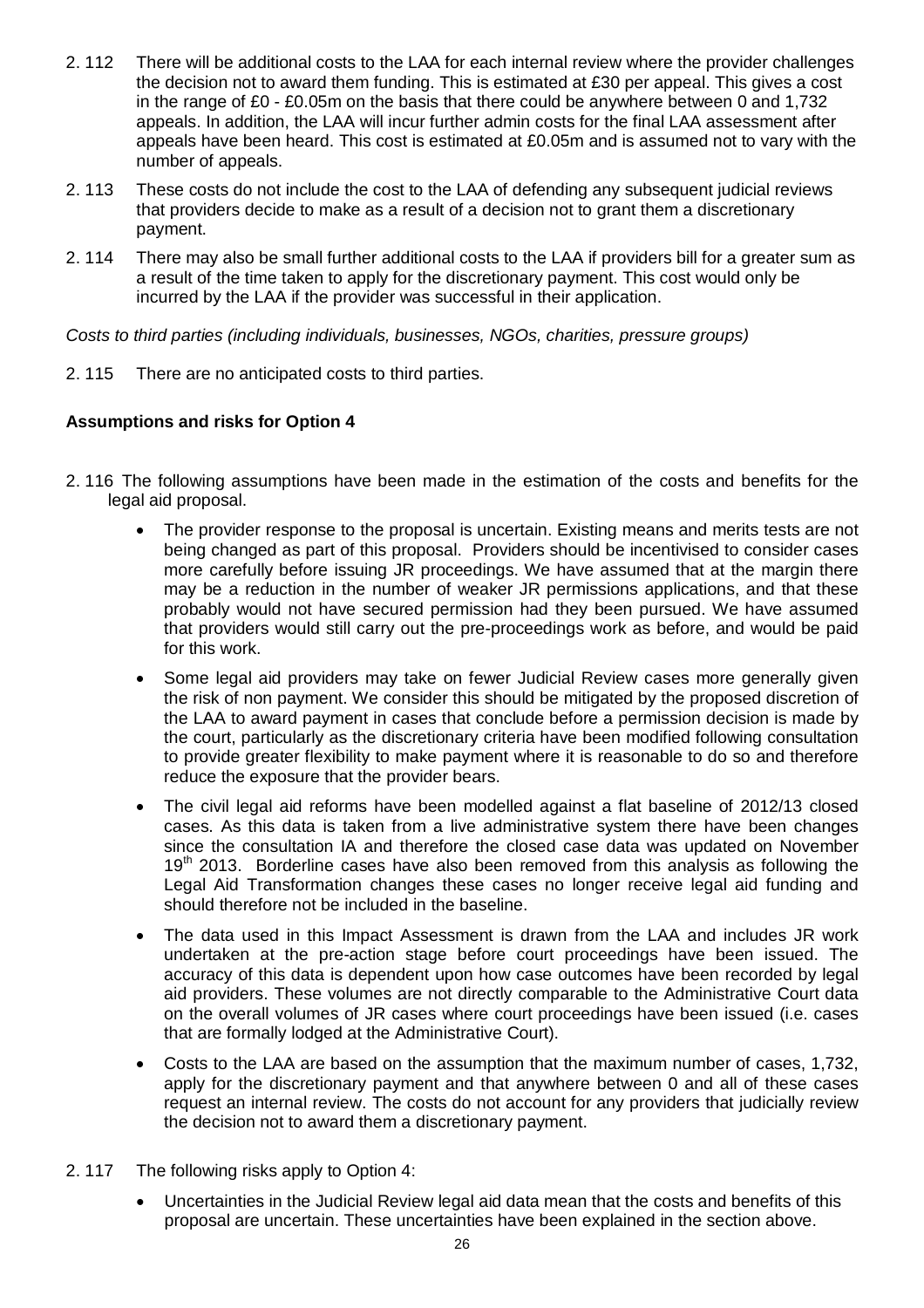Volumes could change in the future compared to the 2012/13 data, altering the costs and benefits presented here.

- The assumed cost of preparing a permission application is uncertain. In some circumstances it might be higher and in other circumstances in might be lower than assumed. The estimated cost to providers might therefore be higher or lower than estimated.
- Providers may refuse to take on meritorious cases where the likelihood of permission being granted is uncertain at the outset. However, we consider that this should be mitigated by the discretion for the LAA to make a discretionary payment in cases which end before a permission decision.
- We have assumed that provides still carry out pre-proceedings work, and are paid for this work, in order to assess the merits of the case. If providers refuse to take on the case at the outset, then savings to the fund would be higher than those reported in this Impact Assessment.
- The costs to the LAA of administering the discretionary payment is uncertain as this depends on the number of cases that apply for a discretionary payment and the number of providers that appeal the decision.
- Individuals may choose to address their disputes in different ways. They may represent themselves in court as litigants in person, pay for private representation or decide not to tackle the issue at all.
- There is the potential for an increase in requests for reconsideration of the permission application at an oral renewal hearing, or appeals against permission renewal. This work would be at risk, but the provider would receive full payment if a subsequent oral renewal or appeal were successful. This could generate an incentive for an increased volume of oral renewals. On the other hand an unsuccessful oral renewal may leave the provider worse off than if they did not pursue the oral renewal, leading to a possible disincentive.
- There could be increased costs to HMCTS for example from an increase in oral renewals or decrease in rolled up hearings, from increased satellite litigation, or from more litigants in person. HMCTS operates on a cost recovery basis in the longer term.

## **Enforcement and Implementation**

2. 118 It is currently anticipated that this proposal will be implemented through secondary legislation to be laid in Spring 2014.

## **One In Two Out**

2.119 Legal Aid is out of scope of 'One In, Two Out' as it is classified as procurement spending.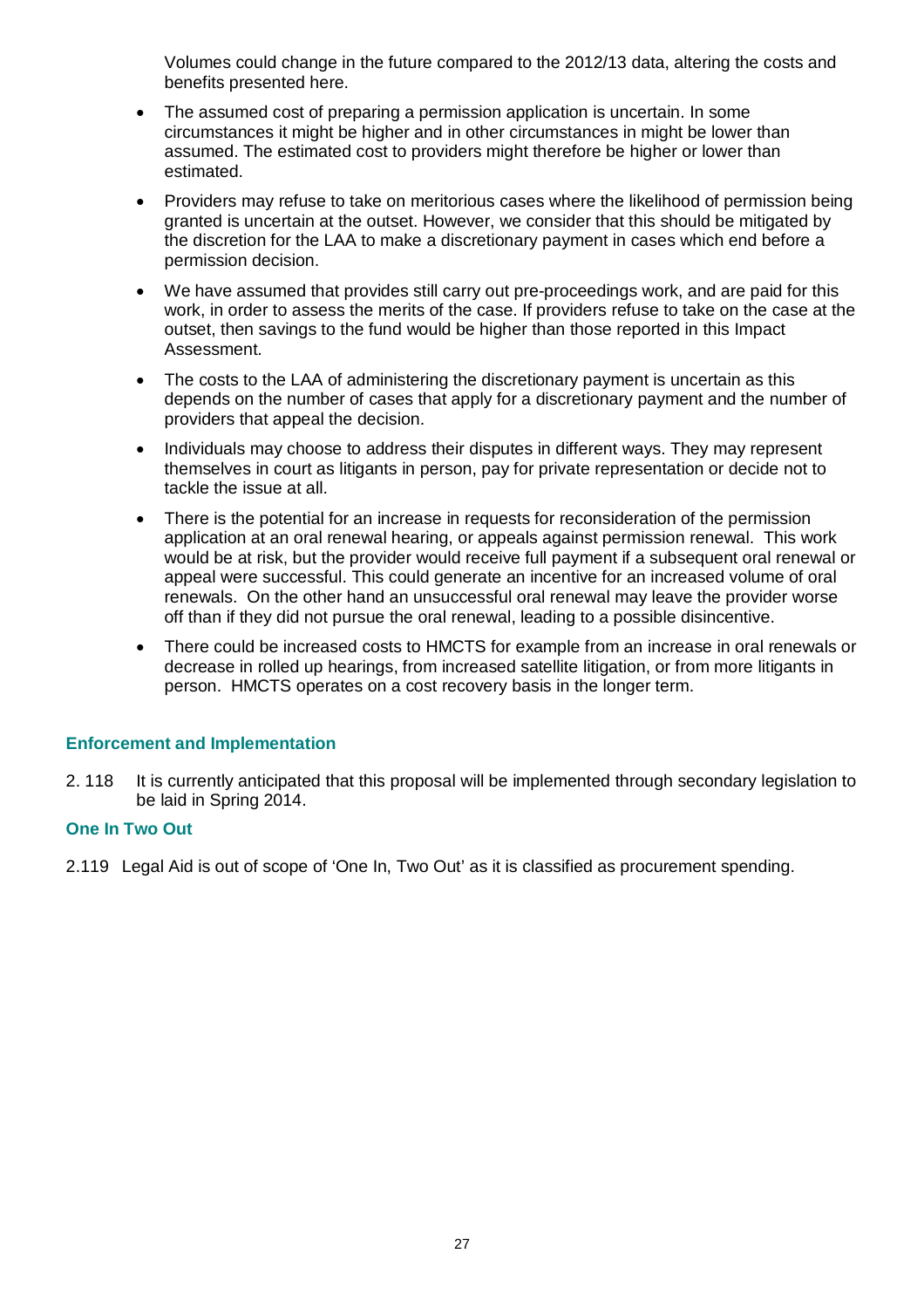## **Annex A: Judicial Review Volumes**

- A. 1 The number of judicial review applications has more than doubled in the past 10 years. Administrative Court data shows in 2000 there were around 4,300 applications for JR and by 2012 this had reached 12,600.<sup>17</sup>
- A. 2 Data from the Administrative Court shows that the main driver of growth in the overall number of JR applications has been an increase in Immigration and Asylum (I&A) applications which have more than doubled between 2007 and 2012. I&A applications made up 80% of the total applications in 2012. The number of criminal and other civil JR applications has also increased over the period but at a slower rate as shown in Chart 1 below.

*Chart 1: Number of Applications for permission for judicial review by case type (2007 to 2012)<sup>18</sup>*



- A. 3 The Administrative Court data suggests that the majority of applications that reach a permission decision are refused. Around 12,600 cases were lodged in 2012, of which around 7,500 were considered for permission and around 1,400 were granted permission to proceed (either at first stage or after an oral renewal).
- A. 4 However, the data also shows that a large proportion of JR applications are withdrawn before a permission decision is made. For cases lodged in 2012, over 40% of all applications were withdrawn before permission. Although the reasons for withdrawal are not recorded, there is some evidence that

 $\overline{a}$ 

```
https://www.gov.uk/government/uploads/system/uploads/attachment_data/file/267407/csq-q3-
\frac{2013-main-tables.xls}{18.18 \pm h}
```
<sup>17</sup> Data on Judicial Reviews is available here:

The category of less than 1% of total JRs is unknown and is not shown on this chart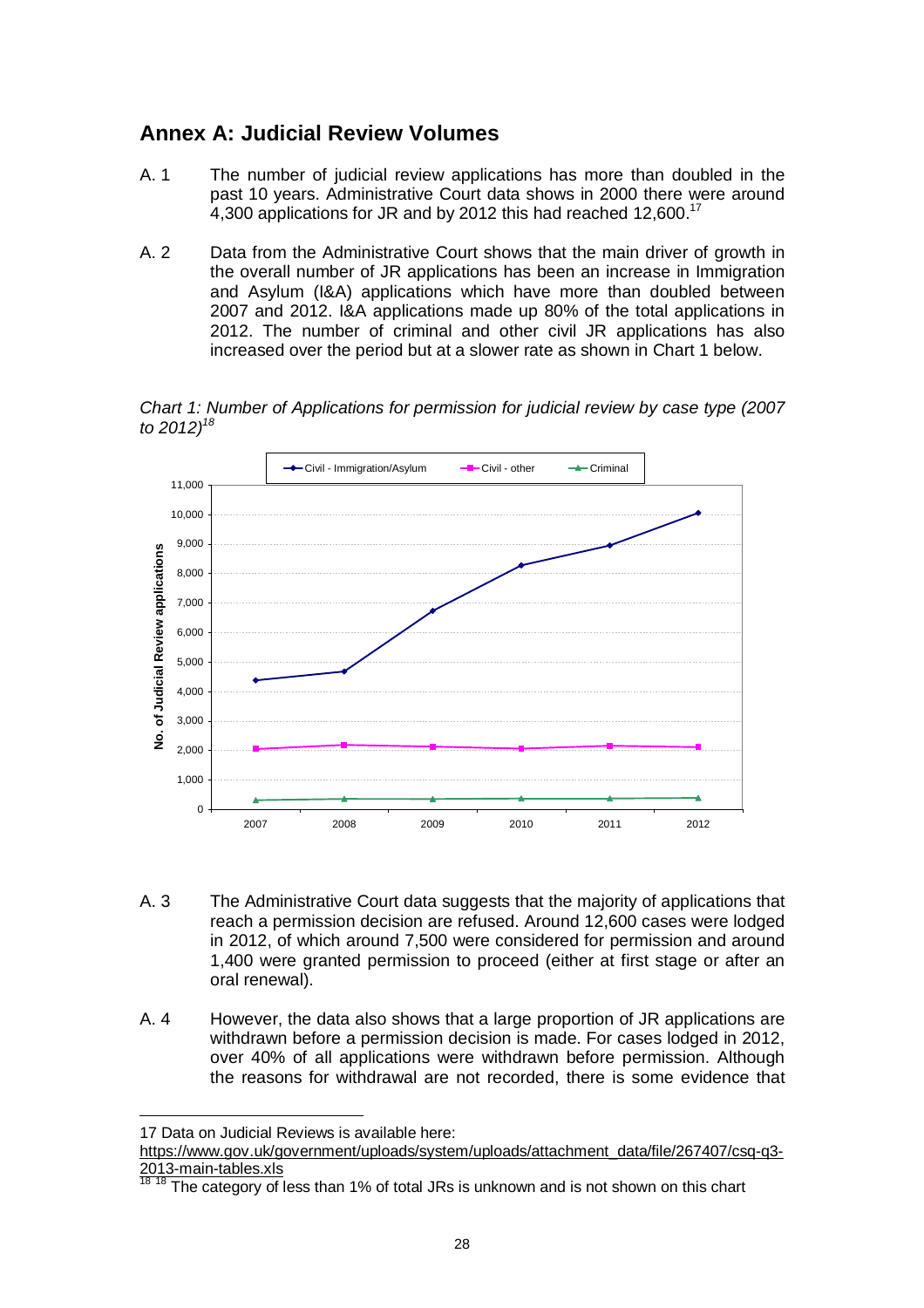suggests that many of these cases may be settled on terms favourable to the claimant. A 2009 study by Bondy and Sunkin suggested that around 85% of non-I&A cases that are withdrawn at some point in the JR process are settled on terms favourable to the claimant.<sup>19</sup> It is not known whether this finding still pertains and whether similar outcomes occur in I&A JR cases although it is probable that many cases that withdraw settle on terms favourable to the claimant.

- A. 5 For illustrative purposes only, if around 85% (the Bondy and Sunkin figure above) of non-I&A cases withdrawn before permission were settled on terms favourable to the claimant, then of all 2,500 non-I&A applications in 2012, around 50% may initially be regarded as unmeritorious, in the sense of either being granted permission (either initially or after an oral renewal), or being settled upfront on terms favourable for the claimant.
- A. 6 For cases lodged in 2012 around 2,000 oral renewals were requested and permission to proceed was granted in around 400 of these cases. The remaining 1,600 cases were either refused permission or were withdrawn before the oral renewal decision was made.
- A. 7 The diagram below provides a high level overview of case progression for JR applications. This relates to cases lodged in 2011. (Data has not been used for cases lodged in 2012 as many of these might not have reached a final hearing yet. 2011 data therefore provides a more accurate picture of case progression from start to finish).

*JR volumes and case progression for cases lodged at the Administrative Court in 2011 (starting from "application" at left hand side)* 



*Note: The large majority of cases in the withdrawn/other categories are withdrawn. Outcomes categorised as "other" includes adjourned, discontinued, no order, referred to CoA and resubmit.*

 $\overline{a}$ 19 Bondy, V., & Sunkin, M. (2009).The Dynamics of Judicial Review Litigation: The resolution of public law challenges before final hearing.